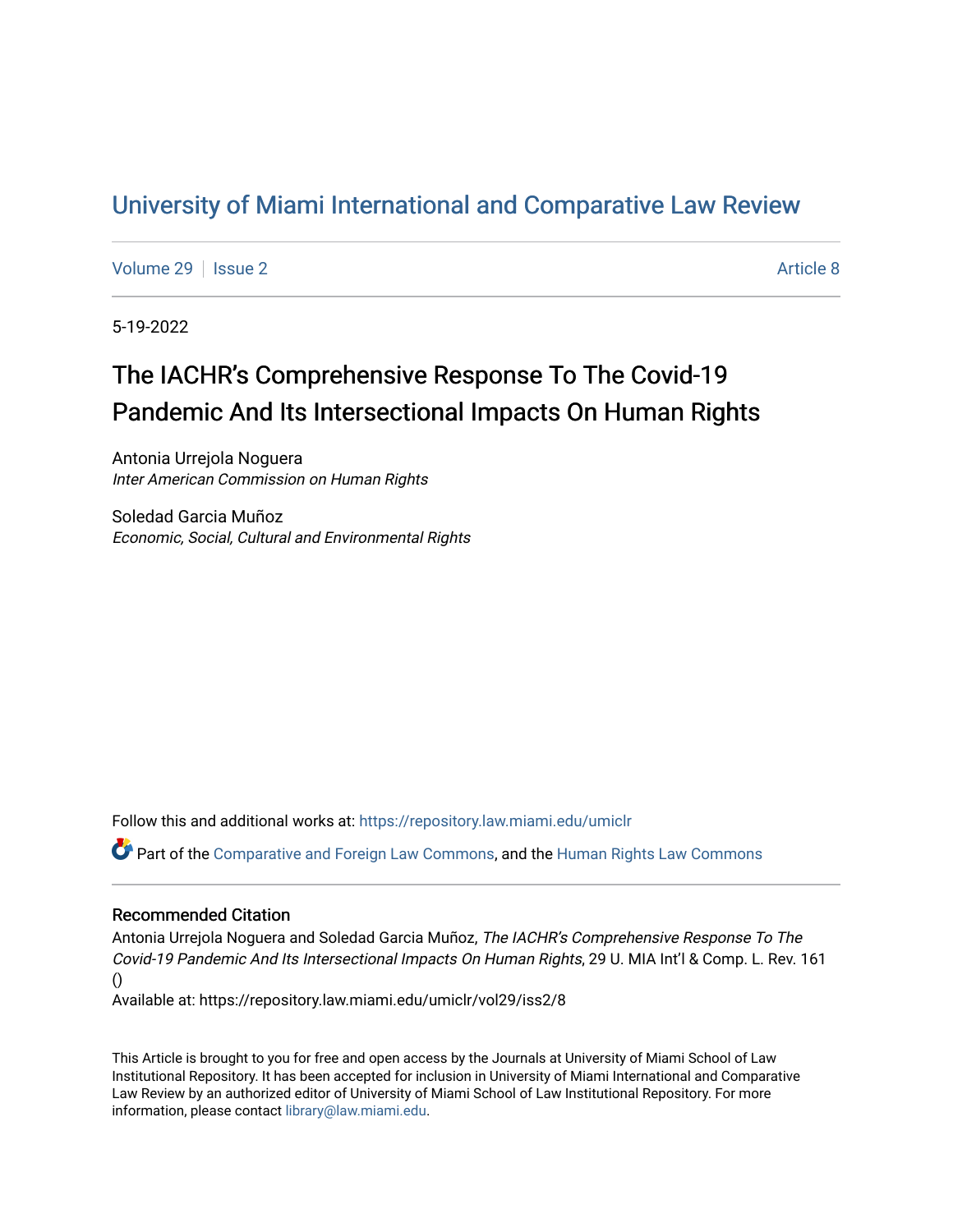#### **THE IACHR'S COMPREHENSIVE RESPONSE TO THE COVID-19 PANDEMIC AND ITS INTERSECTIONAL IMPACTS ON HUMAN RIGHTS**

*Antonia Urrejola Noguera & Soledad Garcia Muñoz\**

#### ABSTRACT

The region of the Americas is facing unprecedented humanitarian and social challenges as a consequence of the Covid-19 pandemic. As such, the regional institutions need to deliver rapid and effective responses to the region's inhabitants. In this way, the Inter-American Commission on Human Rights (hereinafter IACHR or the Commission) has aimed to deliver a timely answer so that States, the Civil Society, and stakeholders can assure individuals that the treatment of the pandemic incorporates a human rights approach from the Inter-American System's framework. The purpose of this work will be to give a brief takeaway on how the IACHR has responded to those challenges and how it has assessed the differentiated, intersectional, and gender-unequal impacts this health crisis has had on human rights, particularly on economic, social, cultural and environmental rights (hereinafter ESCER).

This paper will focus on the rights of people and groups who, because of the special state of vulnerability they are in, have been hit the hardest by the pandemic. It will discuss how the Commission specially supported by the Office of the Special Rapporteur for Economic, Social, Cultural, and Environmental Rights (REDESCA) has responded to the challenges and incidents brought on by the Covid-19 pandemic and how it has delivered recommendations to States regarding women, indigenous people, people living in poverty and extreme poverty, people of African descent, LGBTI people, older people, persons with disabilities, and people who are being deprived of liberty. Finally, the article will explore the future steps that need to

<sup>\*</sup> By Antonia Urrejola Noguera, President of the Inter American Commission on Human Rights (IACHR), and Sole-dad García Muñoz, Special Rapporteur on Economic, Social, Cultural and Environmental Rights (REDESCA). This article has been prepared thanks to the invaluable support of Antonella Tescaroli, Ecuadorian lawyer and REDES-CA intern.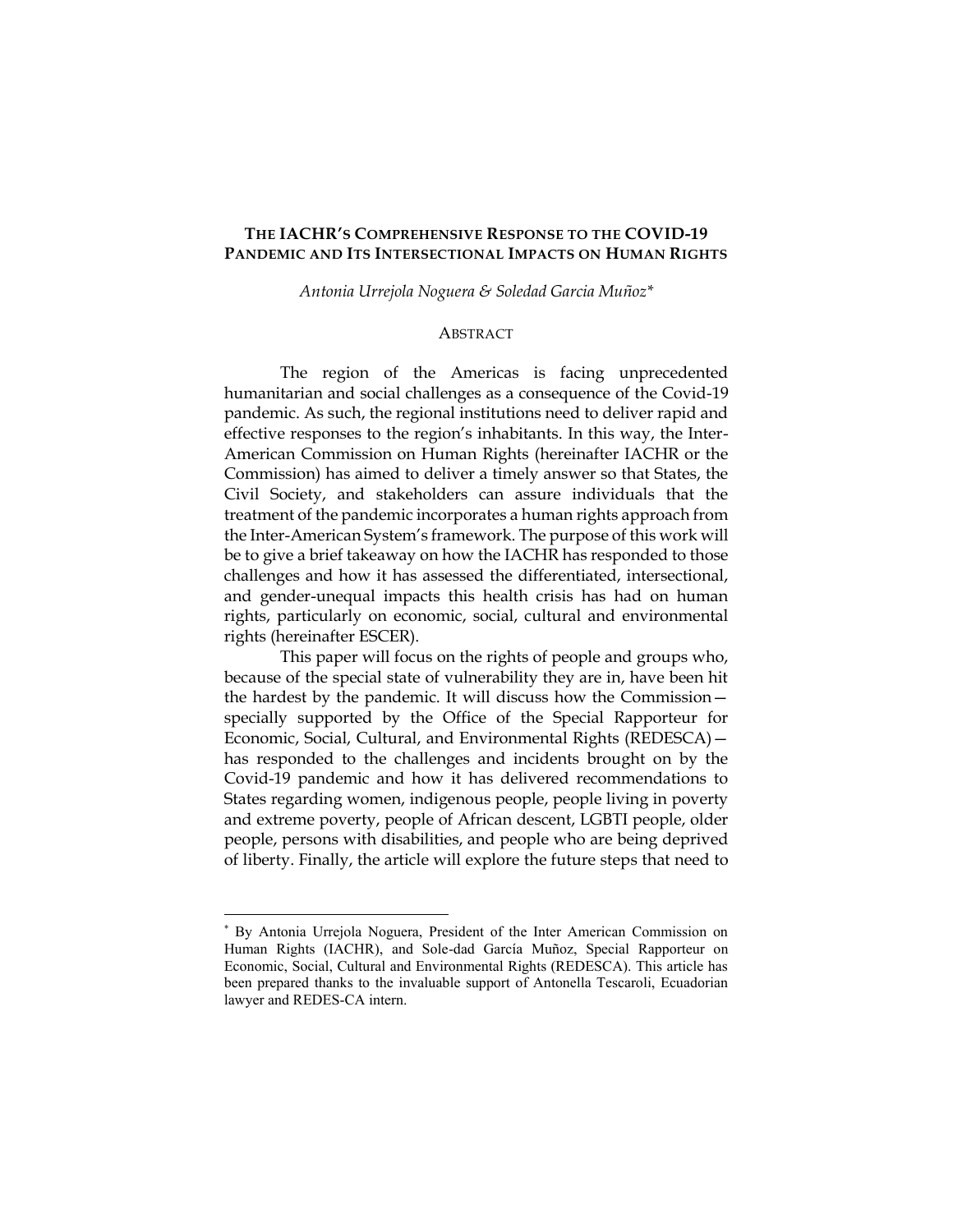be taken to increase the protection of human rights in other global crises.

## I. INTRODUCTION: THE IACHR'S RESPONSE TO THE COVID-19 PANDEMIC

This section will provide an overview of the work that IACHR and REDESCA have done to respond to the challenges and incidents brought on by the Covid-19 pandemic. It will start by explaining the work of the SACROI-COVID, including the publication of Resolutions and Practical Guides, and then it will provide a summary of the pronouncements on the centrality of the right to health and other ESCER in the context of the pandemic.

1. Sacroi-Covid, Resolutions and Practical Guides

In order to give a comprehensive view of the IACHR's response to the humanitarian and social challenges that the Covid-19 pandemic has brought upon American societies, it is essential to mention the installation of SACROI-COVID, the Commission's Rapid and Integrated Response Coordination Unit, to the crisis caused by the pandemic. The SACROI's main objective is to strengthen the institutional capacities of the IACHR for the protection and defense of fundamental freedoms and human rights, particularly the right to health and other ESCER, which will be discussed further on. The implementation of the Unit was part of a strategy to monitor the way in which Covid-19 impacts the human rights of people and groups in vulnerable situations, placing a particular emphasis on both the comprehensive and crosscutting responses that are needed to combat these harmful effects as well as whether States are, in fact, implementing them.<sup>1</sup>

The SACROI also works as a preventive mechanism that provides unified recommendations to States in order for them to align the measures needed to contain the spread of Covid-19 with inter-American human rights standards and promotes cooperation

<sup>&</sup>lt;sup>1</sup> Inter-Am. Comm'n H.R. [hereinafter IACHR], *IACHR Implements Rapid and Integrated Response Coordination Unit for COVID-19 Pandemic Crisis Management* (Mar. 28, 2020), http://www.oas.org/en/iachr/media\_center/PReleases/2020/063.asp.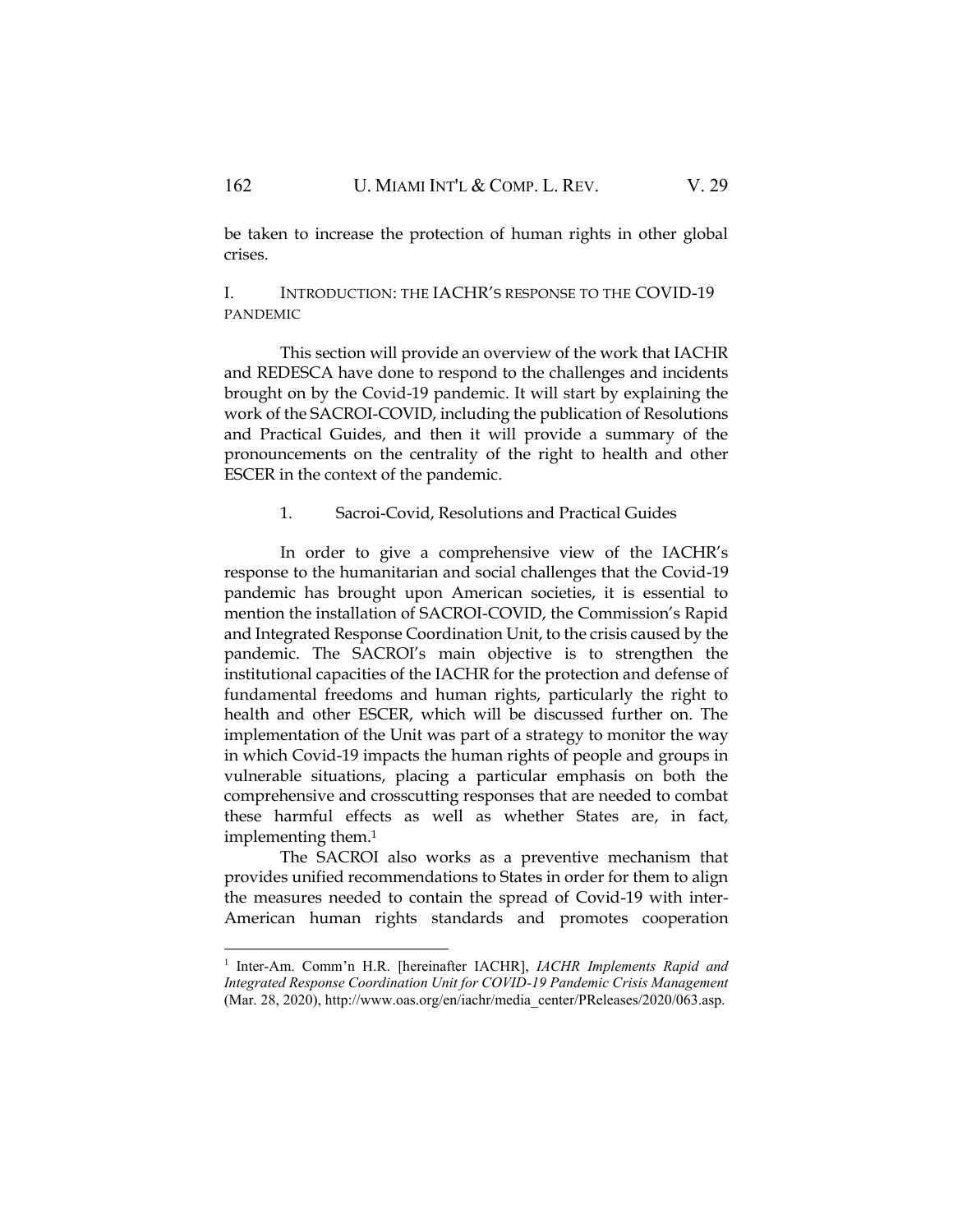mechanisms between relevant actors to strengthen the exchange of information on how to best manage the impact of the pandemic according to the aforementioned standards.<sup>2</sup> A crucial element in the functioning of the SACROI is the fact that its team is coordinated by the Executive Secretary of the IACHR and made up also by the heads of the Commission's Special Rapporteurships,<sup>3</sup> REDESCA, and RELE (Office of the Special Rapporteur for Freedom of Expression, by its Spanish acronym), whose input is essential in contributing with an intersectional and comprehensive perspective, especially in what pertains to ESCER.

A vital part of the work the Commission has done in response to the pandemic, the specific issues that have become exacerbated by it, and the regional and worldwide events that have taken place in the fight against it has been the development and approval of Resolutions and Practical Guides containing specific recommendations to States and other relevant actors, including business entities. These systematize and encompass human rights standards that stakeholders should be aware of, guarantee, and protect. Since the beginning of the pandemic in the hemisphere, and up until April 2021, the IACHR, with the special support of REDESCA, has approved the following Resolutions: "Pandemic and Human Rights in the Americas, Human Rights of Persons with Covid-19" (Resolution 1/2020) and "Covid-19 Vaccines and Inter-American Human Rights Obligations" (Resolution 4/2020).

The first one, approved in April 2020, introduces a general framework of human rights standards and obligations and recommends member States to take all urgent measures that may be necessary to protect the rights to life, health, and personal safety of individuals within a jurisdiction. This Resolution was based on the best scientific evidence, in accordance with international health regulations, as well as the recommendations issued by the World and Pan-American Health Organizations. It also urges States to adopt an intersectional human rights approach in their strategies, policies, and measures to deal with the Covid-19 pandemic and its consequences. This first resolution includes specific sections on State obligations

<sup>2</sup> IACHR, *IACHR SACROI COVID-19 / Objetives* (Mar. 28, 2020), https://www.oas. org/en/IACHR/jsForm/?File=/en/iachr/sacroi\_covid19/default.asp. 3 *Id.*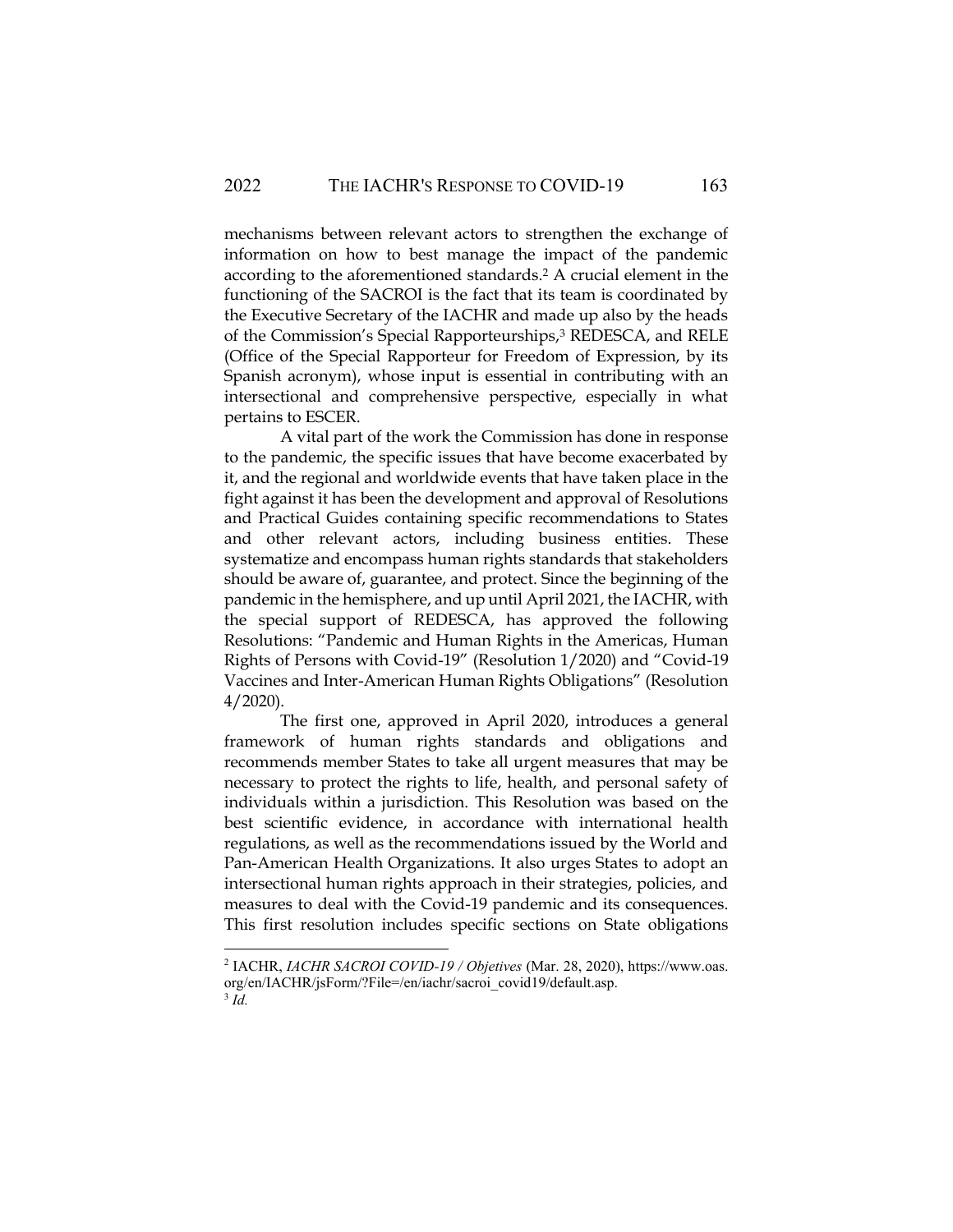concerning ESCER, states of emergency and restrictions on fundamental freedoms, and the protection of groups in a particular state of vulnerability.<sup>4</sup>

The second one, approved in July 2020, provides guidelines and recommendations specific to the protection of the human rights of persons with Covid-19. This Resolution indicates that the reference to people with Covid-19 encompasses people "presumed to be infected by the virus, persons at a pre-symptomatic phase of the disease, those with (light, moderate, severe, or critical) symptoms, persons who are asymptomatic who undergo medical research testing, and those who die from the pandemic, as well as their family members and/or caregivers."<sup>5</sup> The document states that the main purpose of all health care systems that attend to persons with Covid-19 is to protect their lives and physical and mental health, optimize their wellbeing, ensure that they are not abandoned, and respect their dignity as human beings.<sup>6</sup>

Additionally, Resolution 4/2020 provides guidelines on protecting the right to prior, free, and informed consent of persons with Covid-19; the right to equality and non-discrimination; the rights connected to the involvement of private actors and enterprises in the health sector; the right of access to information; the rights to confidentiality, privacy, and those regarding the use of personal data; the right to access to justice; and other ESCER. It also presents recommendations to ensure that saving the lives of people with Covid-19 is a priority accorded in public policies, resource allocation, and cooperation activities. Furthermore, it establishes guidelines to protect the rights of health care workers and other caregivers looking after persons with Covid-19, and of the relatives of persons who have died of Covid-19, including their right to grieve and perform funeral rites in accordance with their own traditions and beliefs.

The latest Resolution relating to the work of SACROI-COVID, which was approved in April 2021 by the Commission, focuses on the obligations of State members regarding the vaccines against Covid-19. The document gives recommendations on the access to vaccines, health goods and services, pursuant to the principles of equal protection and non-discrimination; the prioritizing and distributing of

<sup>&</sup>lt;sup>4</sup> IACHR, Pandemic and Human Rights in the Americas, Res. 1/2020 (Apr. 10, 2020).

<sup>&</sup>lt;sup>5</sup> IACHR, Human Rights of Persons with Covid-19, Res. 4/2020 (July 27, 2020).

<sup>6</sup> *Id.* at 4.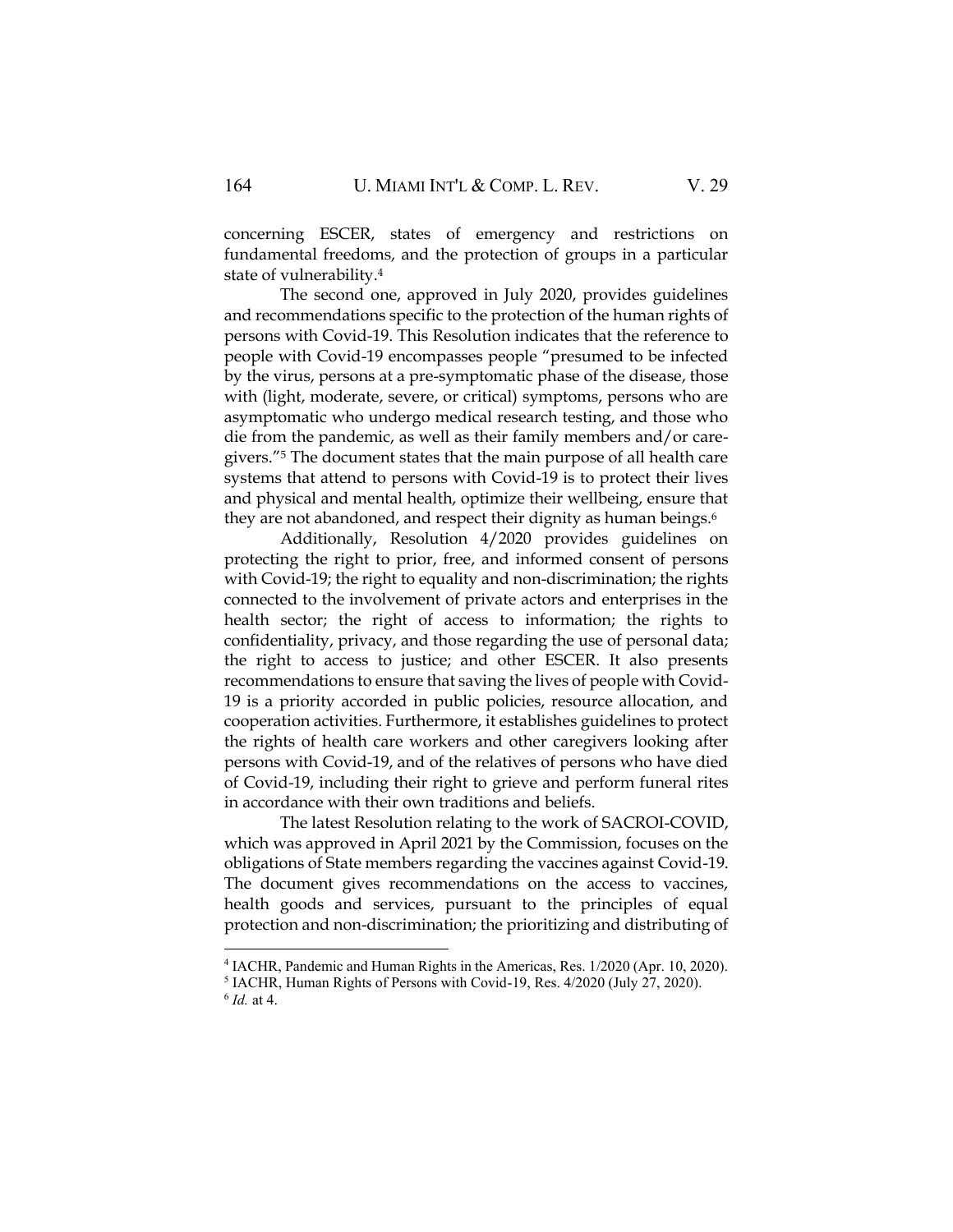vaccines to persons with greater risk of infection and, in general, those who are at greater risk of being impacted by the pandemic; the active dissemination of adequate and sufficient information on the vaccines and the fight against disinformation; the right to free, prior, and informed consent; the access to information, transparency and the fight against corruption; the topic of business and human rights in what pertains to Covid-19 vaccines; and international cooperation.

Besides these Resolutions, the SACROI has published three Practical Guides that provide summaries of contexts and statistical information, of potentially infringed rights, and of the recommendations contained in the Resolutions. These Guides aim to provide systematized information on the standards for guaranteeing human rights during the Covid-19 pandemic—specifically the respect for the grieving, funeral rites, and memorials of those who died during the pandemic,<sup>7</sup> access to the right to education for children and adolescents,<sup>8</sup> and universal internet access.<sup>9</sup>

> 2. The Centrality of the Right to Health and other ESCER in the Context of the Covid-19 Pandemic

The context of the Covid-19 pandemic has both jeopardized the right to health and other ESCER, and brought to light the importance of their defense and guarantee by States and other relevant actors. In this context, both the IACHR and REDESCA have put special and necessary emphasis on the right to health and its impact in other human rights, particularly ESCER, not only in the aforementioned Resolutions, but also in their Annual Reports for 2020.

Since the beginning of the pandemic, with the first case in the region being recorded on January 21st, REDESCA has carried out its permanent monitoring work with a close look at the right to health, and—in compliance with its mandate regarding the observance of

<sup>7</sup> IACHR, Practical Guides to Covid-19: 01 What are the standards for ensuring respect for the grieving, funeral rites, and memorials of those who died during the COVID-19 pandemic?, No. 254/20 (Oct. 15, 2020).

<sup>&</sup>lt;sup>8</sup> IACHR, Practical Guides to Covid-19: How to ensure access to the right to education for children and adolescents during the COVID-19 pandemic?, No. 301/20 (Dec. 16, 2020).

<sup>&</sup>lt;sup>9</sup> IACHR, Practical Guides to Covid-19: How to promote universal internet access during the COVID-19 pandemic?, No. 074/21 (Mar. 26, 2021).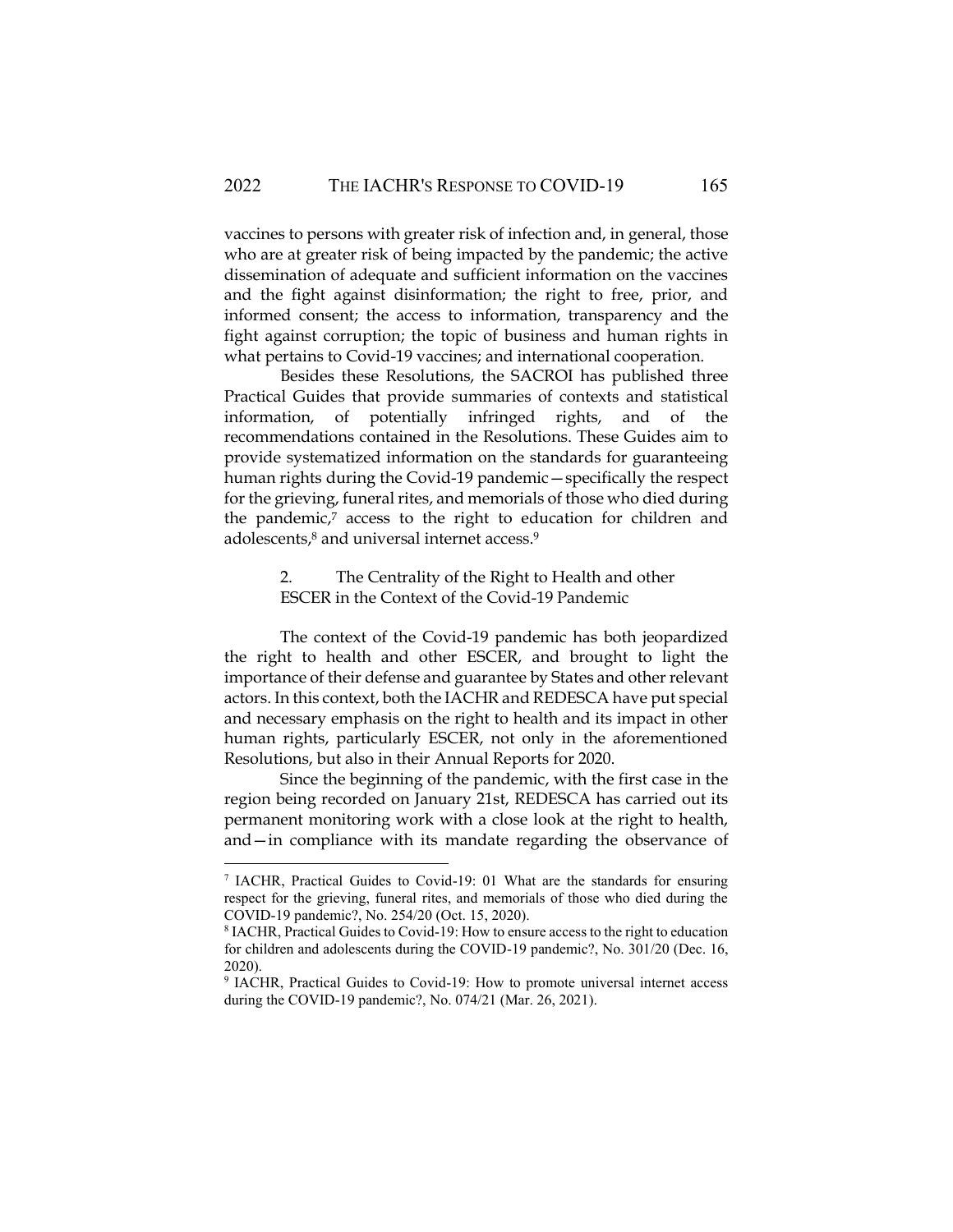human rights in the continent—has also provided assistance to States to promote and ensure that their responses to the pandemic were formulated and implemented with a comprehensive human rights and public health approach.<sup>10</sup> Thus, the Office of the Special Rapporteur on ESCER has assumed "the right to health and its social determinants as the highest priority of the mandate, in in interrelation and interdependence with other human rights[,] taking into account its importance as a 'fundamental and indispensable human right for the exercise of other human rights.'"<sup>11</sup>

In its Annual Report, the Office has also endorsed the Committee of Economic, Social and Cultural Rights' (hereinafter CESCR) declarations regarding the impact of the pandemic on ESCER, stating that "[un]like other universal crises, the current crisis has clearly and profoundly made visible the indivisibility and intimate relationship between all human rights: in this case, based on the centrality of the right to health, as the nucleus from which 'responses must be based on the best scientific knowledge available to protect public health.'"<sup>12</sup>

It is important to note that this response has been strongly based on the fact that the health emergency of Covid-19 "has highlighted the structural weakness of most public health systems [and] exposed social inequalities to the extreme, revealing how the people and groups in the worst situations of vulnerability are those who suffer most virulence not only from the effects of the virus, but also from the deep economic and social crisis caused by the pandemic."<sup>13</sup> In this context, it is visible that other ESCER apart from the right to health have also been seriously affected by the pandemic. For instance, the IACHR and its REDESCA have observed that hunger, lack of access to drinking water or forced evictions have been increasingly and worryingly rising in the continent.<sup>14</sup> With this in mind, the Commission and the Office of the Special Rapporteur have

<sup>10</sup> Soledad García Muñoz (Special Rapporteur on Economic, Social, Cultural and Environmental Rights), *Rep. on Economic, Social, Cultural and Environmental Rights*, OAS/SER.L/V/V/II Doc. 28, ¶ 1143 (Mar. 30, 2021).

 $^{11}$  *Id.* at ¶ 1144.

<sup>12</sup> *Id.* at ¶ 1145.

<sup>13</sup> *Id.* at ¶ 1148.

<sup>14</sup> *Id.* at ¶ 1149.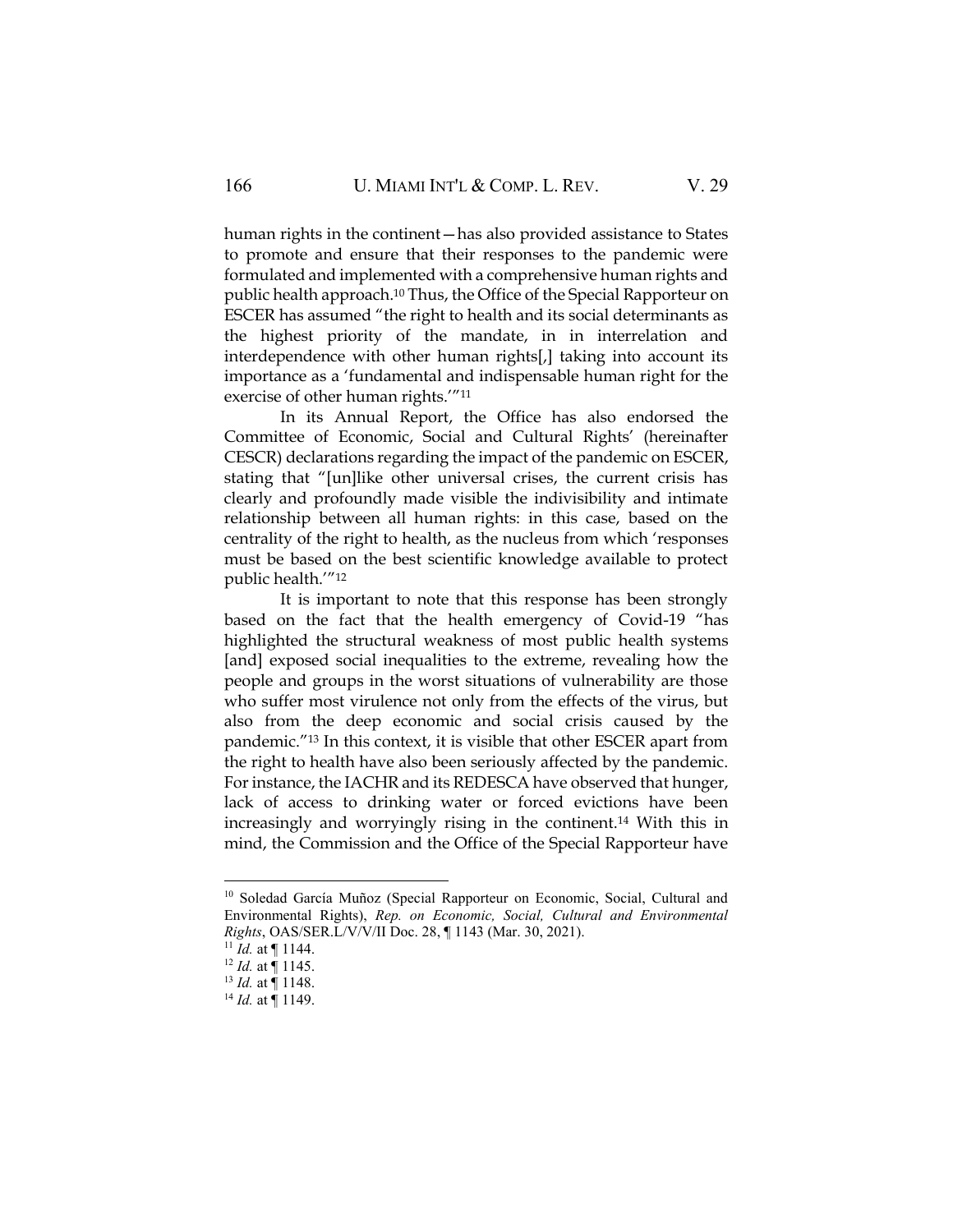emphasized the centrality of all ESCER through their statements<sup>15</sup> and approved documents, bringing up an essential discussion for responding to and combating the impacts of the Covid-19 pandemic.

II. THE INTERSECTIONAL AND DIFFERENTIATED IMPACTS OF THE COVID-19 PANDEMIC: OBSERVATIONS AND RECOMMENDATIONS FROM AN ESCER PERSPECTIVE

As mentioned before, the Covid-19 pandemic has shed a light on structural inequalities that, though existent previously, have now become exacerbated by it. This context and the lack of access to ESCER on a regular basis, has affected different groups in a particular and disproportionate way during the pandemic, placing them in a situation of heightened vulnerability. As such, the following chapter will focus on these intersectional and differentiated impacts of the pandemic these groups, presenting the main observations and recommendations the IACHR and REDESCA have issued from an ESCER perspective.

1. Women

Women in the Americas have been impacted by the pandemic in several intersectional ways. This section aims to provide a general overview of such impact, always taking into consideration that women's experiences cannot be considered a monolith and that the effects of the pandemic are increased when taking into account that women can naturally be a part of additional marginalized groups that will be discussed in the next sections, which deepens their risk to suffer

<sup>15</sup> *See, e.g.,* IACHR, *IACHR and OSRESCER Urge States to Guarantee Comprehensive Protection for Human Rights and Public Health during the COVID-19 Pandemic*, http://www.oas.org/en/iachr/media\_center/PReleases/2020/060.asp; IACHR, *States in the Americas Must Take Urgent Action to Effectively Protect Mental Health and Ensure Universal Access to It in the Context of the COVID-19 Pandemic* (Oct. 2, 2020), http://www.oas.org/en/iachr/media\_center/PReleases/2020/243.asp; IACHR, *IACHR, OSFRE, and OSRESCER Express Serious Concern Over Violations of the Right to Information in Nicaragua and the Impact of These on Access to Health During the COVID-19 Pandemic* (May 29, 2020), http://www.oas.org/en/iachr/media \_center/PReleases/2020/119.asp.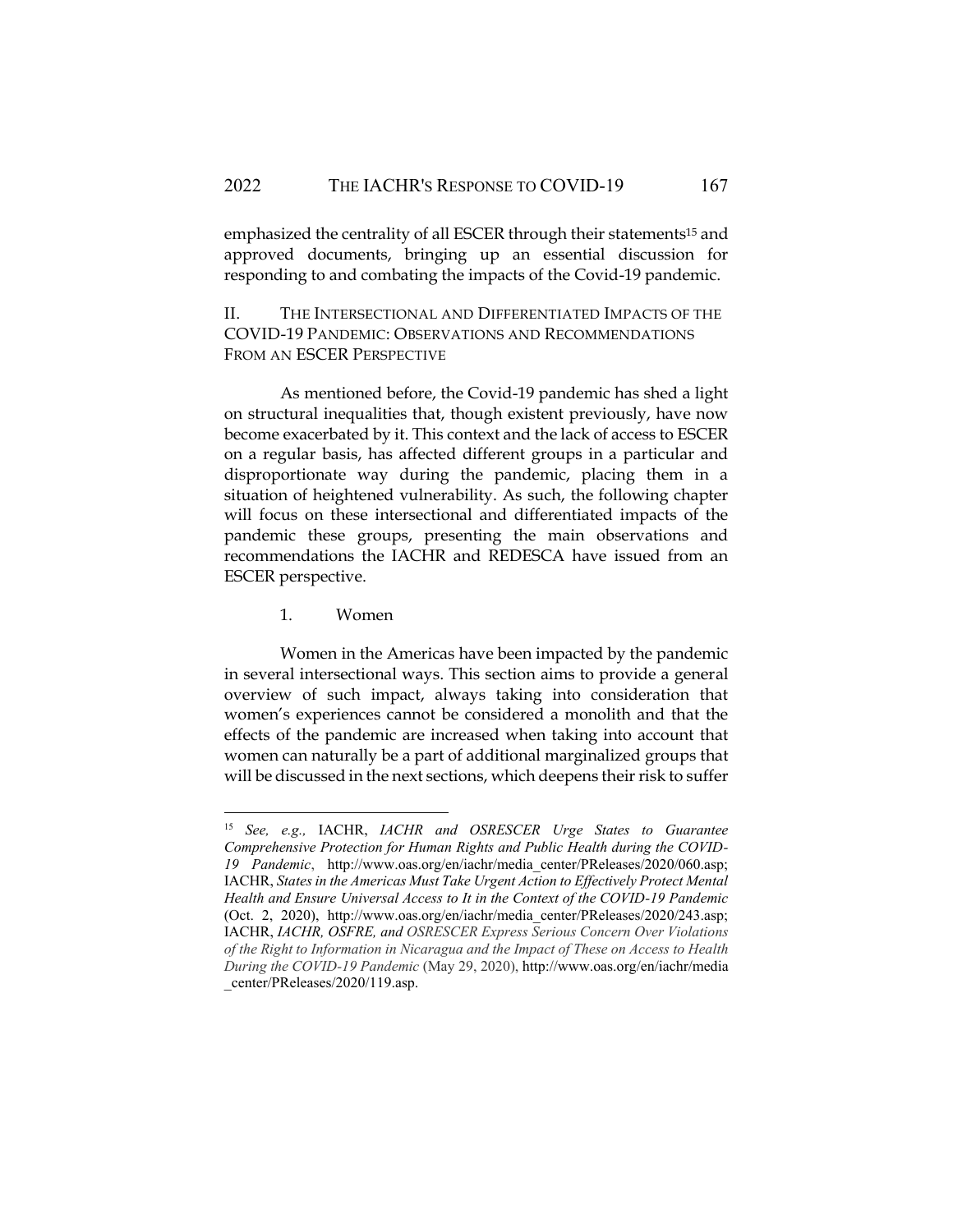human rights violations and placing them in an aggravated situation of vulnerability.

Regarding labor and union rights, the Commission and REDESCA have observed, on the one hand, a regional rise in general unemployment,<sup>16</sup> which has led them to conclude that "the loss of income and reduction of economic activity is an additional factor to the rise in the inequality and poverty levels, especially affecting women,"<sup>17</sup> particularly those who are heads of their households. In view of this situation, the IACHR has stressed "the need for a specific approach towards the 126 million female workers in the informal economy, as well as domestic workers, rural women and sex workers, and other groups disproportionately affected by the pandemic, such as migrant women, homeless women and trans women."<sup>18</sup>

On the other hand, there has been a tendency to overload women in their care tasks, given that "the care of people who are sick or in need of special attention falls mainly on women, at the expense of their personal or work development."<sup>19</sup> The Office of the Special Rapporteur on ESCER has identified that the pandemic has also exposed and increased the serious situations of violence and discrimination that have historically affected women, an issue that is shared with LGBTI people and that will be discussed in the next section of this paper. This discrimination has prevented them from fully enjoying their human rights, particularly their right to health and other ESCER.

In 2020, the obstacles to the respect and guarantee to the sexual and reproductive rights of girls and women have grown, in part due to the various measures taken to contain and prevent the spread of Covid-19,<sup>20</sup> of which the IACHR has taken note. For instance, the Commission has observed:

<sup>&</sup>lt;sup>16</sup> REDESCA, Fourth Annual Report of the Special Rapporteur on Economic, Social, Cultural and Environmental Rights (REDESCA) (Mar. 30, 2021), ¶ 1155.

<sup>&</sup>lt;sup>17</sup> IACHR, The IACHR calls on Member States to adopt a gender perspective in the response to the COVID-19 pandemic and to combat sexual and domestic violence in this context (Apr. 11, 2020), https://www.oas.org/en/iachr/media\_center/PReleases/ 2020/074.asp.

<sup>18</sup> *Id.*

<sup>19</sup> IACHR, *supra* note 5, at 6.

<sup>20</sup> REDESCA, *supra* note 17, at ¶ 1159.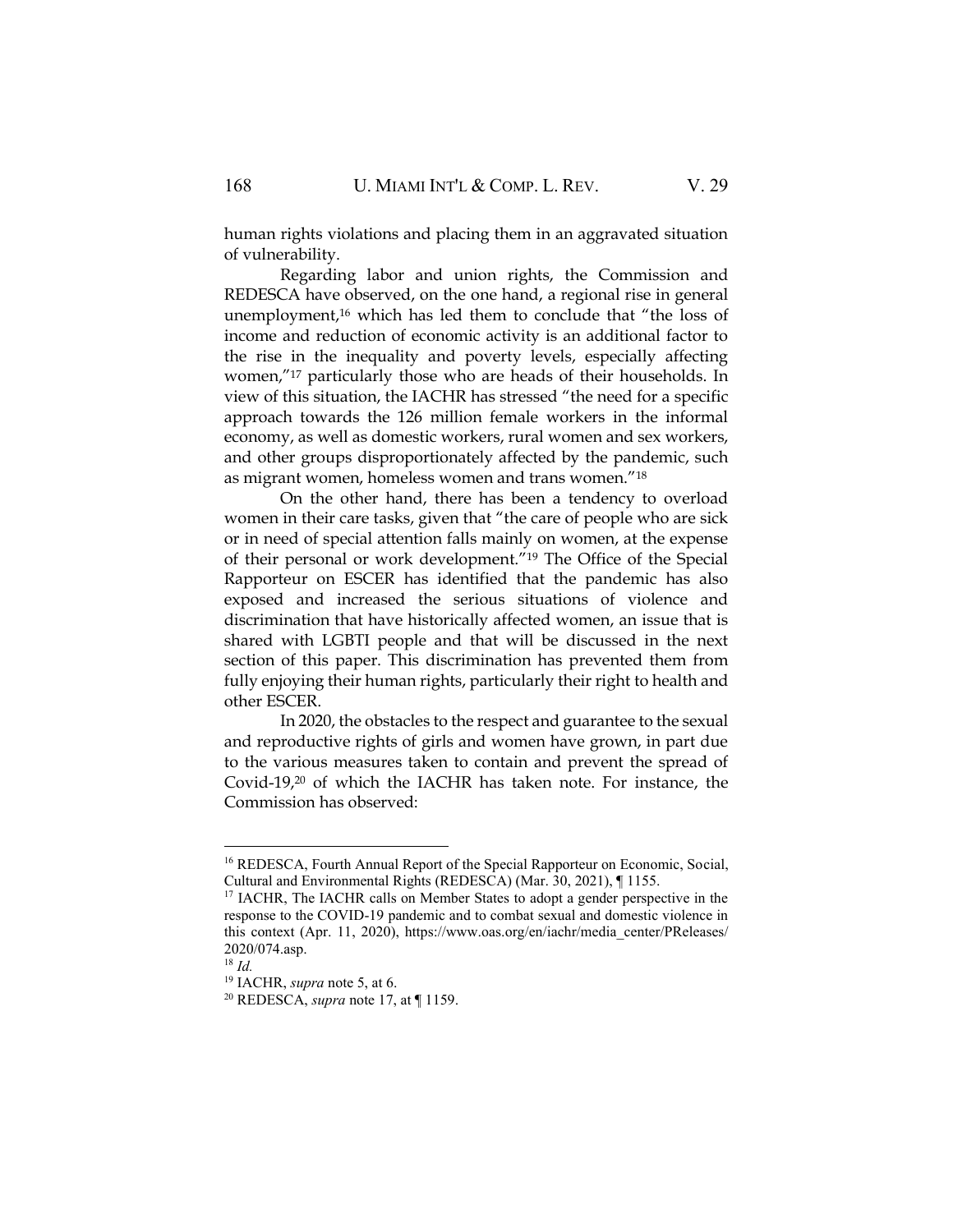"budget cuts for healthcare policies with a gender perspective; the lack of staff and technological and other material resources following reallocation to areas that are more directly linked to the pandemic; the closing of clinics that specialize in sexual and reproductive healthcare; and shortages of contraceptives and medication that is specifically linked to the reproductive health of women and girls[; and] the temporary suspension of prenatal care programs and educational programs to prevent sexually transmitted infections, including HIV."<sup>21</sup>

Through a Press Release issued by the IACHR, and adhered to by REDESCA,<sup>22</sup> the Commission has stressed that States have an obligation to remove all barriers that prevent women from accessing the maternal and reproductive healthcare services they need, which include information and education concerning their sexual and reproductive health.<sup>23</sup> The Commission also emphasized that "a human rights approach requires that budget allocation and execution ensure service availability, continuity, accessibility, acceptability, and quality."<sup>24</sup> In turn, REDESCA has manifested its concern that, during the pandemic, access to women's reproductive health has been further limited, especially for women with urgent care needs due to pregnancy or gynecological diseases.<sup>25</sup>

Regarding gender-based violence, which includes domestic and sexual violence, the IACHR has underlined on several occasions that the increase in gender-based violence during the pandemic requires "the provision of comprehensive healthcare for women survivors, including psychological assistance, emergency

<sup>21</sup> IACHR, *The IACHR Urges States to Ensure Adequate Services to Preserve the Sexual and Reproductive Health of Women and Girls During the COVID-19 Pandemic* (Sept. 14, 2020), http://www.oas.org/en/iachr/media\_center/PReleases/20 20/217.asp.

<sup>22</sup> REDESCA, *supra* note 17, at ¶ 1159.

<sup>23</sup> *Id.*

<sup>24</sup> *Id.*

<sup>25</sup> *Id.*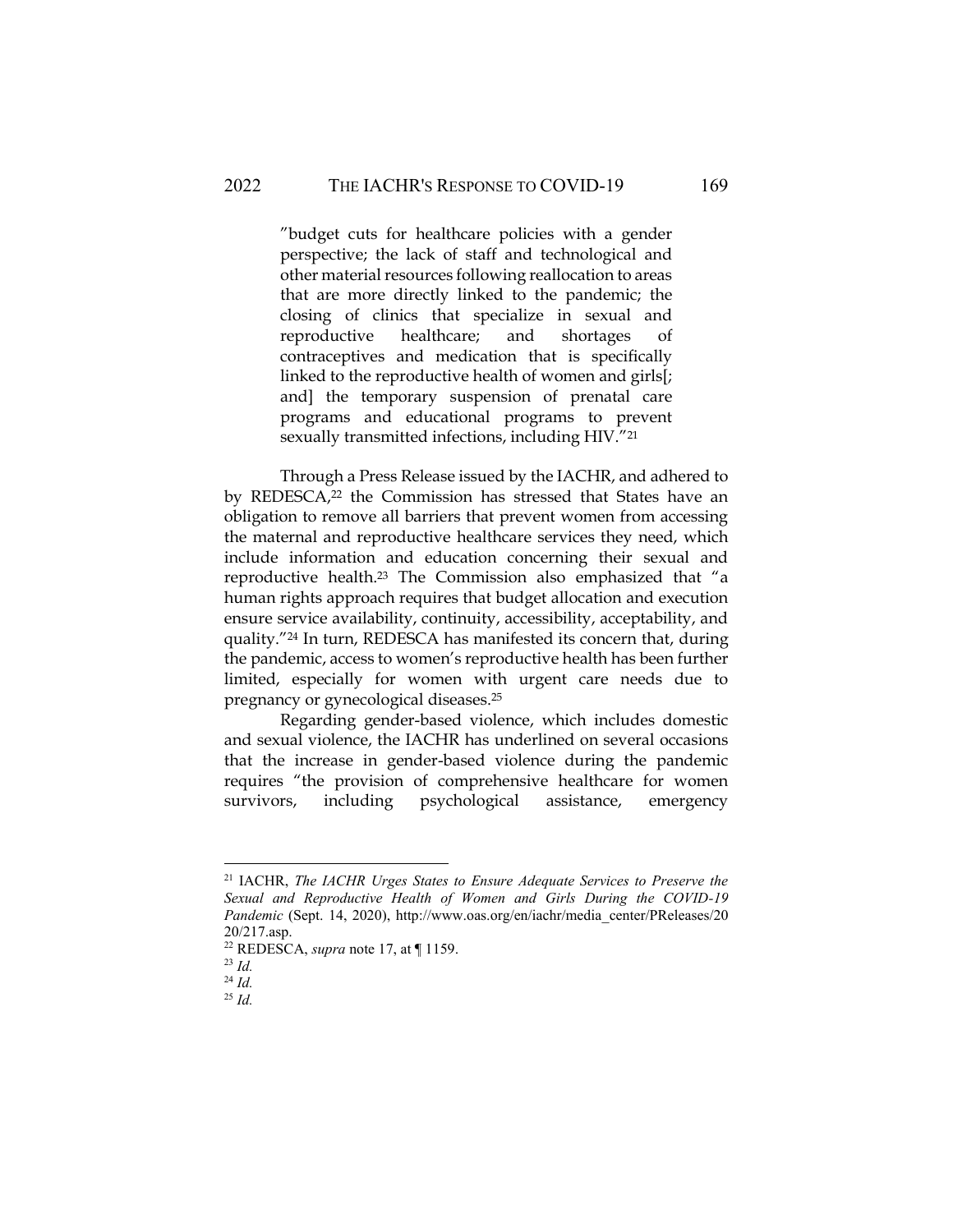contraception, and voluntary termination of pregnancy, where applicable."<sup>26</sup>

In Resolution 1/2020, the Commission recommended the enhancement of services that provide a response to gender-based violence, particularly violence that occurs within families and sexual violence during confinement.<sup>27</sup> It also called for a reformulation of the "traditional response mechanisms by adopting alternative channels for communication and strengthening community networks to expand complaint mechanisms and protection orders during the period of confinement,"<sup>28</sup> as well as the development of protocols for care and the reinforcement of "the capacities of security officers and justice personnel involved in the investigation and punishment of acts of violence within the family."<sup>29</sup>

2. LGBTI People

Regarding containment measures to address the Covid-19 pandemic, the Commission has urged States to apply and intersectional approach and pay special attention to the needs and differentiated impact of those measures on the human rights of groups who have been historically excluded, like LGBTI people.<sup>30</sup>

As a result of this general recommendation, there have been multiple occasions in which the IACHR and REDESCA have referred to the aggravated impact of the pandemic on LGBTI people. For example, the Report on Trans and Gender-Diverse Persons and their ESCER, published in August 2020, recognizes that "LGBTI persons have been particularly affected during the crisis caused by the pandemic as a result of pre-existing conditions of violence, exclusion, and want due to the invisibility of LGBTI persons and, particularly, of trans and gender-diverse persons when drafting policies to respond to

<sup>26</sup> IACHR, *supra* note 22; *see also* IACHR, *supra* note 18.

<sup>27</sup> IACHR, *supra* note 5, at 15.

<sup>28</sup> *See id.*

<sup>29</sup> *Id.*

<sup>30</sup> *Id.* at 6.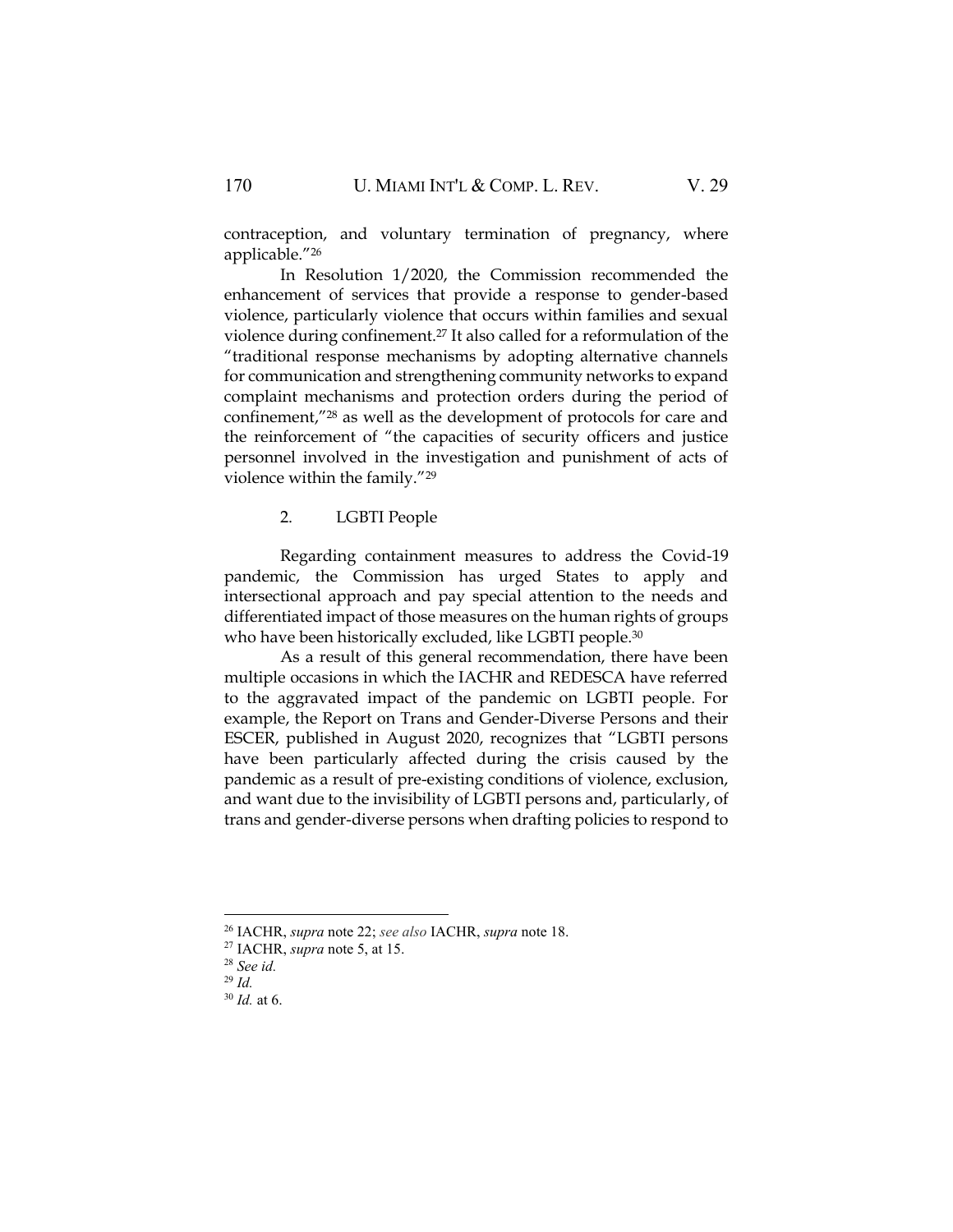national and global emergencies, including plans for humanitarian assistance and economic recovery."<sup>31</sup>

Both Offices have observed that, during the pandemic, incidents of violence and discrimination against LGBTI persons have continued and that some of the provisions adopted by States as a response to the pandemic have put the rights of trans and genderdiverse persons at risk, causing acts of prejudice-based discrimination and violence.<sup>32</sup> For instance, upon learning that States had established measures that allowed certain days only for the movement of women outside of their homes and other days for men, the Commission and REDESCA declared those measures to be discriminatory against trans and gender-diverse persons and found that neither were protocols for their movement established but "nor were there guidelines for how security forces should act should a person's identification documents not match their gender identity or expression."<sup>33</sup>

This vacuum had led to various "incidents of violence and discrimination perpetrated by security forces against trans women, whose identification documents did not correspond to their gender identities and expression."<sup>34</sup> In view of this circumstance, the Commission has called on States to implement policies to sensitize security forces and authorities on issues of gender expression and identity.<sup>35</sup>

The IACHR and REDESCA have identified an intensification of social exclusion and poverty affecting trans and gender-diverse persons, with implications like trans women and sex workers having to continue to work during the pandemic as "they did not have other sources of income in a context of social exclusion and high homelessness rates,"<sup>36</sup> finding themselves unable to pay rent for residences that are often also used as a workplace and being forced to migrate which has exposed them to heightened risks, like human

<sup>&</sup>lt;sup>31</sup> IACHR & REDESCA, Report on Trans and Gender-Diverse Persons and Their Economic, Social, Cultural, and Environmental Rights, OEA/Ser.L/V/II, ¶ 379 (Aug. 7, 2020).

<sup>32</sup> *Id.* at ¶ 400.

<sup>33</sup> *Id.* at ¶ 401.

<sup>34</sup> *Id.* at ¶ 402.

<sup>35</sup> *Id.* at ¶ 403.

<sup>36</sup> *Id.* at ¶ 404.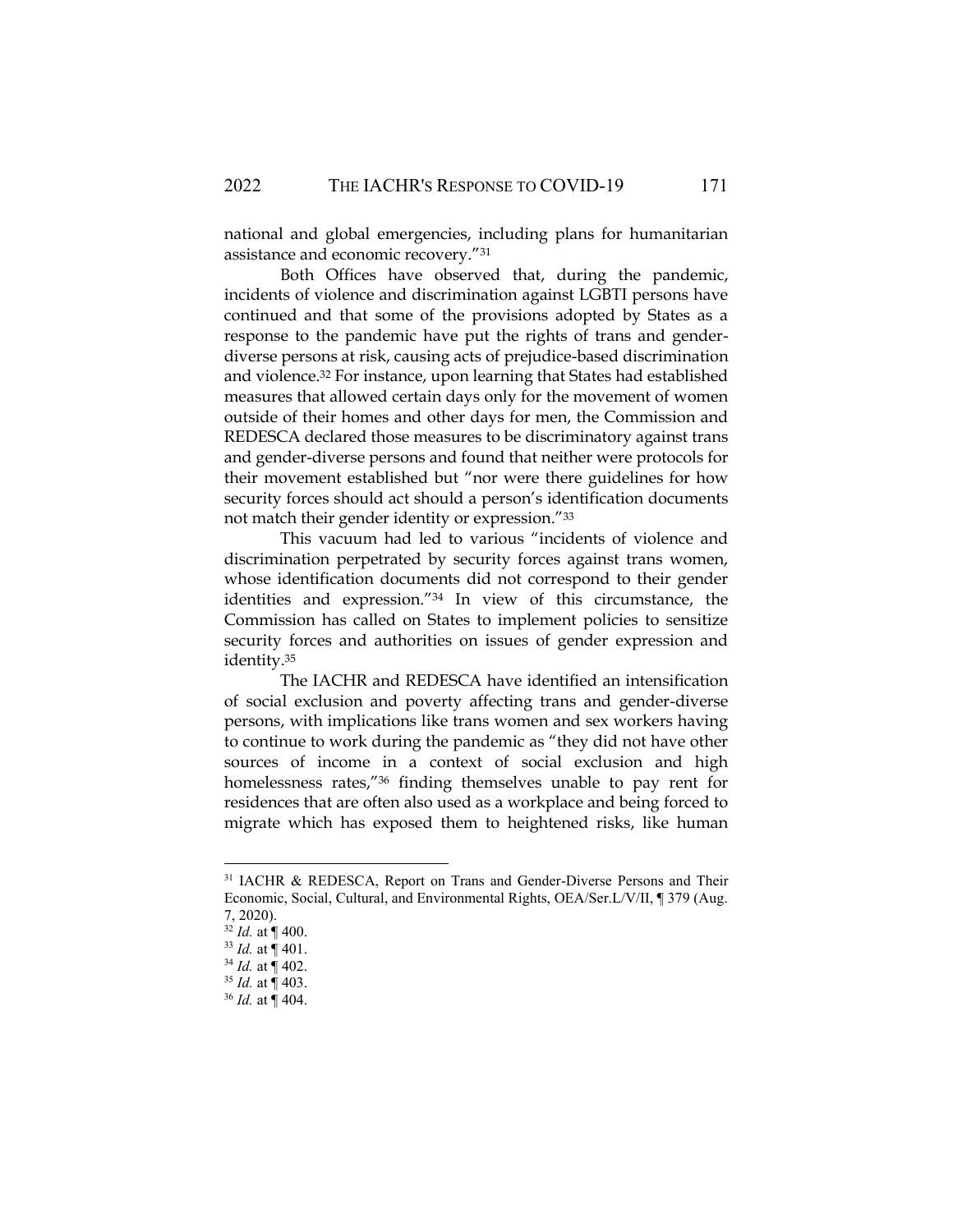trafficking.<sup>37</sup> The Offices have exhorted States to develop social programs with an intersectional human rights approach in order to guarantee the access to food and medication for LGBTI people living on the streets, specially trans women and sex workers.<sup>38</sup> In connection to this last point, Resolution 01/2020 urges States to ensure that the referred social assistance policies include access to safe housing and shelters, as well as the development of potential economic reactivation measures for LGTBI persons, especially trans people.<sup>39</sup>

Regarding the right to health—essential in this context for the exercise of other ESCER and human rights—the Resolution recommends the adoption or strengthening of "health care protocols and complaint procedures for LGBTI persons, including children and adolescents, that take account of prejudice, discrimination and violence in their homes in the context of social distancing or quarantine … of policies to ensure that gender identity is respected in hospitals, and that medical services continue to be provided to transgender people,"<sup>40</sup> and finally, the conduction of "campaigns to prevent and combat homophobia, transphobia and discrimination based on sexual orientation, ensuring that the right to gender identity is protected. Such campaigns should be geared particularly to government health care and security personnel who are responsible for health care and containment of the pandemic."<sup>41</sup>

These standards have also been collected and systematized in Press Releases by the IACHR, calling on States to guarantee the rights of LGBTI people in response to the Covid-19 pandemic<sup>42</sup> and calling attention to their suffering and resilience in this context.<sup>43</sup>

<sup>37</sup> *Id.*

<sup>38</sup> *Id.* at ¶ 405.

<sup>39</sup> IACHR, *supra* note 5.

<sup>40</sup> *Id.* at ¶ 69–70.

<sup>&</sup>lt;sup>41</sup> *Id.* at  $\int$  71.

<sup>&</sup>lt;sup>42</sup> Press Release, IACHR, The IACHR calls on States to guarantee the rights of LGBTI people in the response to the COVID-19 pandemic (Apr. 20, 2020), http://www.oas. org/en/iachr/media\_center/PReleases/2020/081.asp.

<sup>&</sup>lt;sup>43</sup> Press Release, IACHR, On the eve of the International Day against Homophobia, Biphobia and Transphobia, the IACHR and various international experts call attention to the suffering and resilience of LGBT people during the COVID-19 pandemic (May 14, 2020), http://www.oas.org/en/iachr/media\_center/PReleases/2020/110.asp.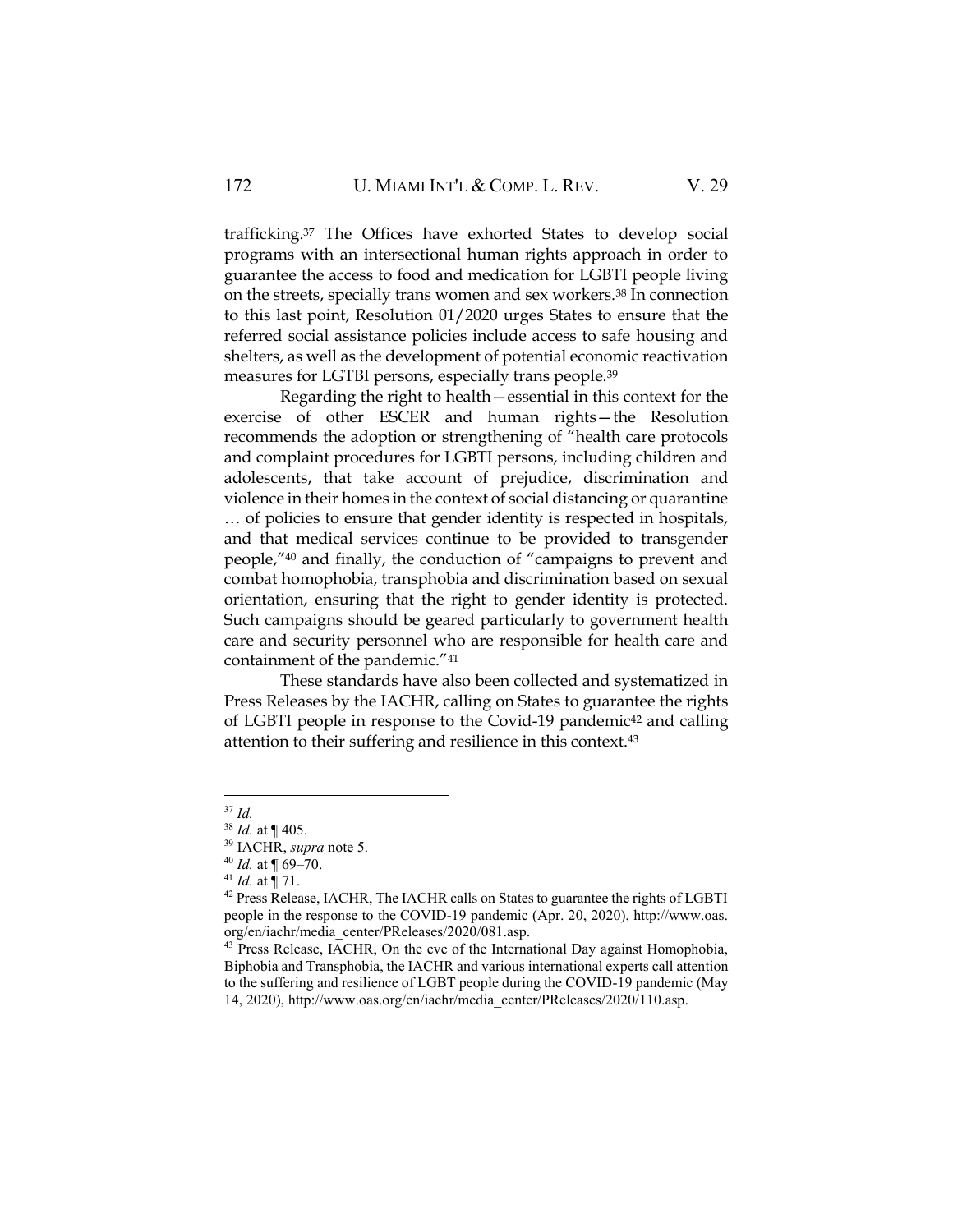#### 3. Indigenous Peoples

As REDESCA's Annual Report indicates, the pandemic along with historical structural difficulties—have occasioned a worsening of the discrimination and lack of access to health and basic services for most of groups that were already in vulnerable situations. "The social situation and generalized contexts of precariousness, which are seriously increased by the lack of access to food, goods, services and health facilities, disproportionately affect people in situations of special vulnerability, as is the case of indigenous peoples whose survival is particularly exposed."<sup>44</sup> In this sense, the historical discrimination suffered by indigenous peoples, and consequently, the situation of poverty they often find themselves in, translates into structural deficiencies in basic services, which—in the context of the pandemic—seriously affect their right to health, life and their cultural survival.<sup>45</sup>

Moreover, the IACHR and REDESCA have stressed on the need to design specific responses for indigenous communities, particularly those who are in voluntary isolation or initial contact that ensure respect for their worldview and cultural diversity.<sup>46</sup> Additionally, the Commission has "warned States about the growing risks faced by indigenous peoples in the Americas, particularly concerning land-related and environmental disputes linked to extractive activities, which also directly affect these peoples' rights to food, water, and health."<sup>47</sup>

Taking into account the special relationship these peoples have with their land and natural resources, a connection that is essential for their very existence, the IACHR has manifested its concern about the impact of the pandemic on them.<sup>48</sup> Many of the challenges and obstacles that have been identified during the pandemic regarding the

<sup>47</sup> *Id.* <sup>48</sup> *Id.*

<sup>44</sup> REDESCA, *supra* note 11.

<sup>45</sup> *Id.*

<sup>46</sup> Press Release, IACHR, IACHRS Warns of the Specific Vulnerability of Indigenous Peoples to the COVID-19 Pandemic, Calls on States to Adopt Targeted, Culturally Appropriate Measures that Respect These Peoples' Land (May 6, 2020), http://www. oas.org/en/iachr/media\_center/PReleases/2020/103.asp.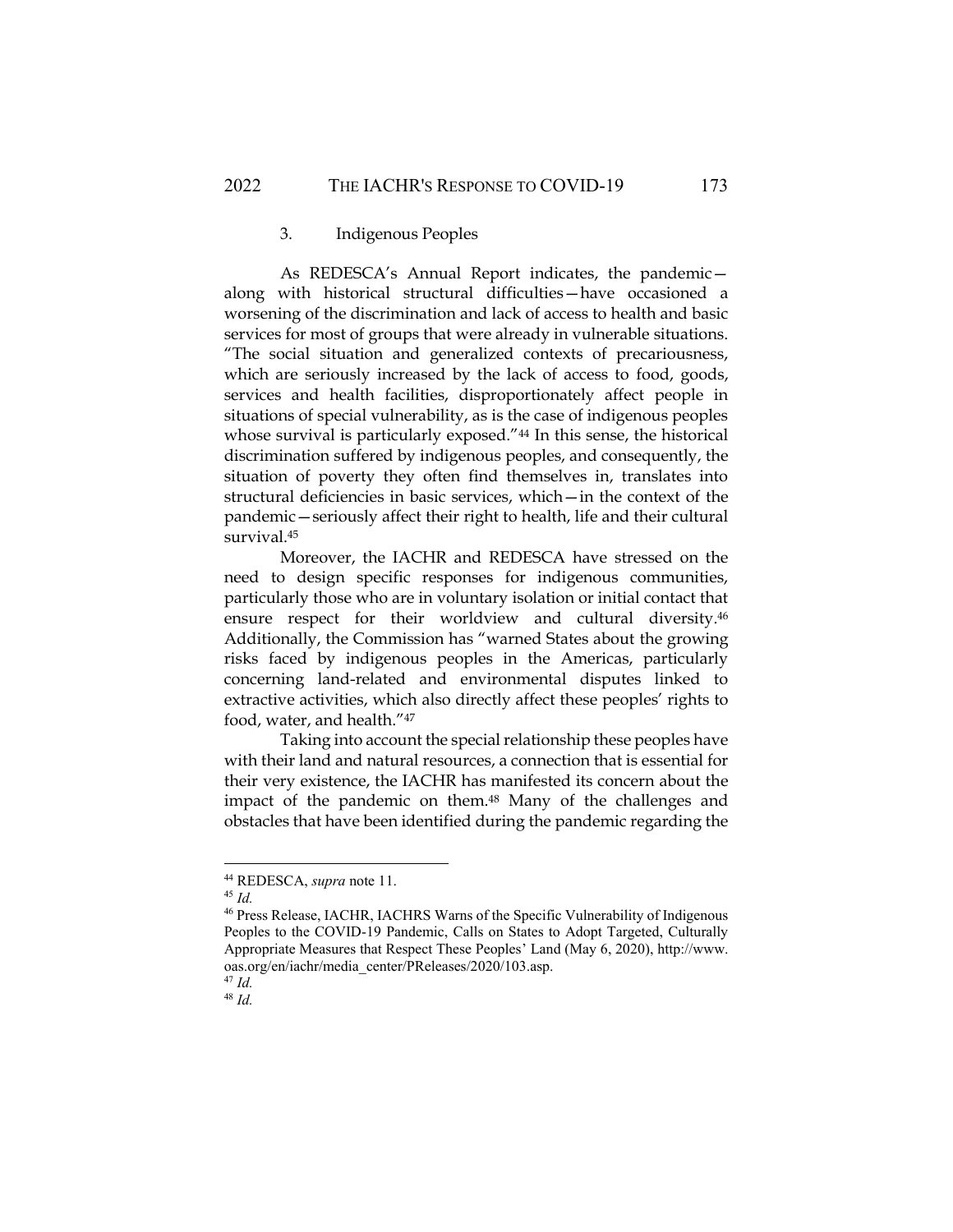right to health of indigenous peoples concern a lack of access to services as well as socioeconomic problems. An example of this is the fact that that many of the health centers in the region are located far from rural areas, where the major portion of indigenous peoples live,<sup>49</sup> as well as "a lack of prevention and medical treatment protocols aimed at indigenous communities in countries around the Americas."<sup>50</sup>

Moreover, the Commission has manifested its concern "about the fact that most services on offer are not culturally appropriate, which leads to care that ignores the practices of traditional medicine and the linguistic and cultural diversity of indigenous peoples."<sup>51</sup> In this regard, the Commission has also talked about how the pandemic has "highlighted the importance of ensuring that indigenous peoples can exercise self-government and self-determination,"<sup>52</sup> which is why it is essential for States to ensure that indigenous peoples "participate in the design and implementation of public policies through their representatives, leaders, and traditional authorities to address the high risk of physical and cultural extinction that they are currently facing."<sup>53</sup>

In a statement issued in cooperation with UN Human Rights, the IACHR has expressed alarm over the rates of "infections and deaths from Covid-19 among indigenous peoples of the Amazon and over the lack of access to reliable health-related information and the absence of hospital infrastructure and access to healthcare services that are appropriate to their needs during the crisis."<sup>54</sup> There has also been concern over "the continuation of economic, extractive, and development-related activities in the area that make it hard for communities to distance or isolate themselves."<sup>55</sup>

The Commission has called on State authorities to promote and protect the rights of indigenous women, "who are at risk of being disproportionately impacted by the Covid-19 pandemic due to their

<sup>55</sup> *Id*.

<sup>49</sup> *Id.*

<sup>50</sup> *Id.*

<sup>51</sup> *Id*.

<sup>52</sup> Press Release, IACHR, Indigenous Peoples of the Amazon Are "At Serious Risk" from COVID-19, Warn UN Human Rights and IACHR (June 4, 2020), http://www. oas.org/en/iachr/media\_center/PReleases/2020/126.asp.

<sup>53</sup> *Id*.

<sup>54</sup> *Id*.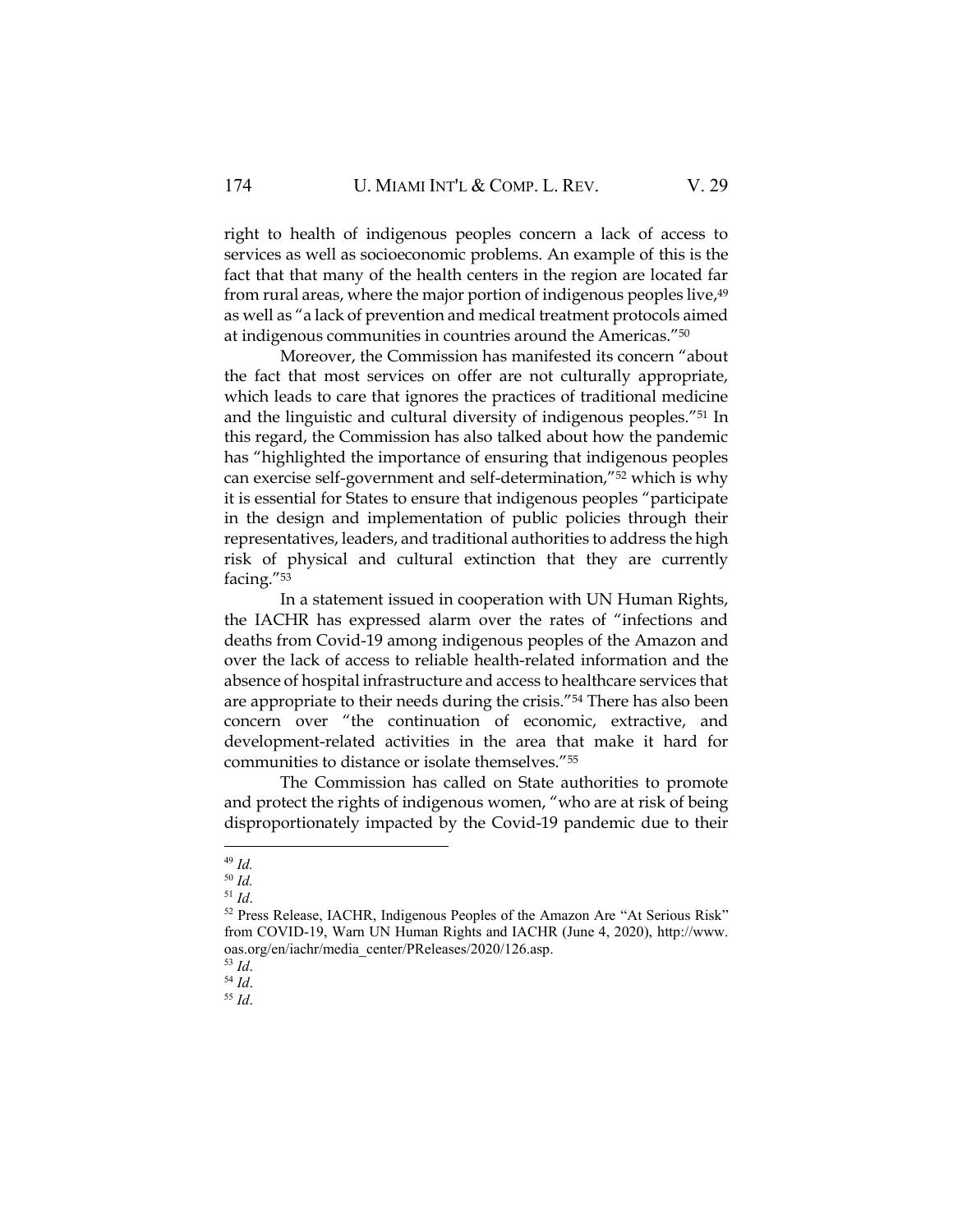predominant role in the informal economy and as caregivers within the home."<sup>56</sup> This protection must be carried out through the insurance that indigenous women can benefit equally form social protection measures, that the "overburdening of health systems does not result in an alarming increase in maternal mortality rates among indigenous women and adolescents, nor does it entail additional difficulties in accessing sexual and reproductive health services,"<sup>57</sup> and the prevention and response to escalating violence as a result of the confinement.

Along with issuing several Press Releases urging States for the protection and guarantee of indigenous communities' human rights, especially the right to health and other ESCER,<sup>58</sup> the IACHR and REDESCA made specific recommendations about this topic. Some of these recommendations include: the provision of information about the pandemic in traditional languages; the unconditional respect of non-contact with indigenous groups who are in voluntary isolation or initial contact; the abstention of introducing legislation or carrying out extractive projects in the territories of indigenous peoples during the pandemic, given the impossibility of conducting prior informed and free consent processes; and the adoption of an intercultural and gender-based approach when protecting the right to health.<sup>59</sup>

#### 4. People of African Descent

The Covid-19 pandemic has affected historically discriminated groups in a special way, including people of African descent in the Americas, who already "faced enormous challenges regarding the right to health"<sup>60</sup> before the crisis brought on by the pandemic, and

<sup>56</sup> *Id*.

<sup>57</sup> *Id*.

<sup>58</sup> *See* Press Release, IACHR, IACHR Urges States of Pan-Amazon Region and Gran Chaco to Adopt Urgent Measures to Address Critical Predicament of Indigenous Peoples Resulting from COVID-19 Pandemic (Aug. 17, 2020), http://www.oas.org/ en/iachr/media\_center/Preleases/2020/200.asp; *see also* Press Release, IACHR, IACHR Warns About Health Crisis in Cantagallo Urban Indigenous Community, in Peru (May 27, 2020), [http://www.oas.org/en/iachr/media\\_center/PReleases/2020/120](about:blank) [.asp.](about:blank)

<sup>59</sup> IACHR, *supra* note 5.

<sup>60</sup> REDESCA, *supra* note 11, at ¶ 1176.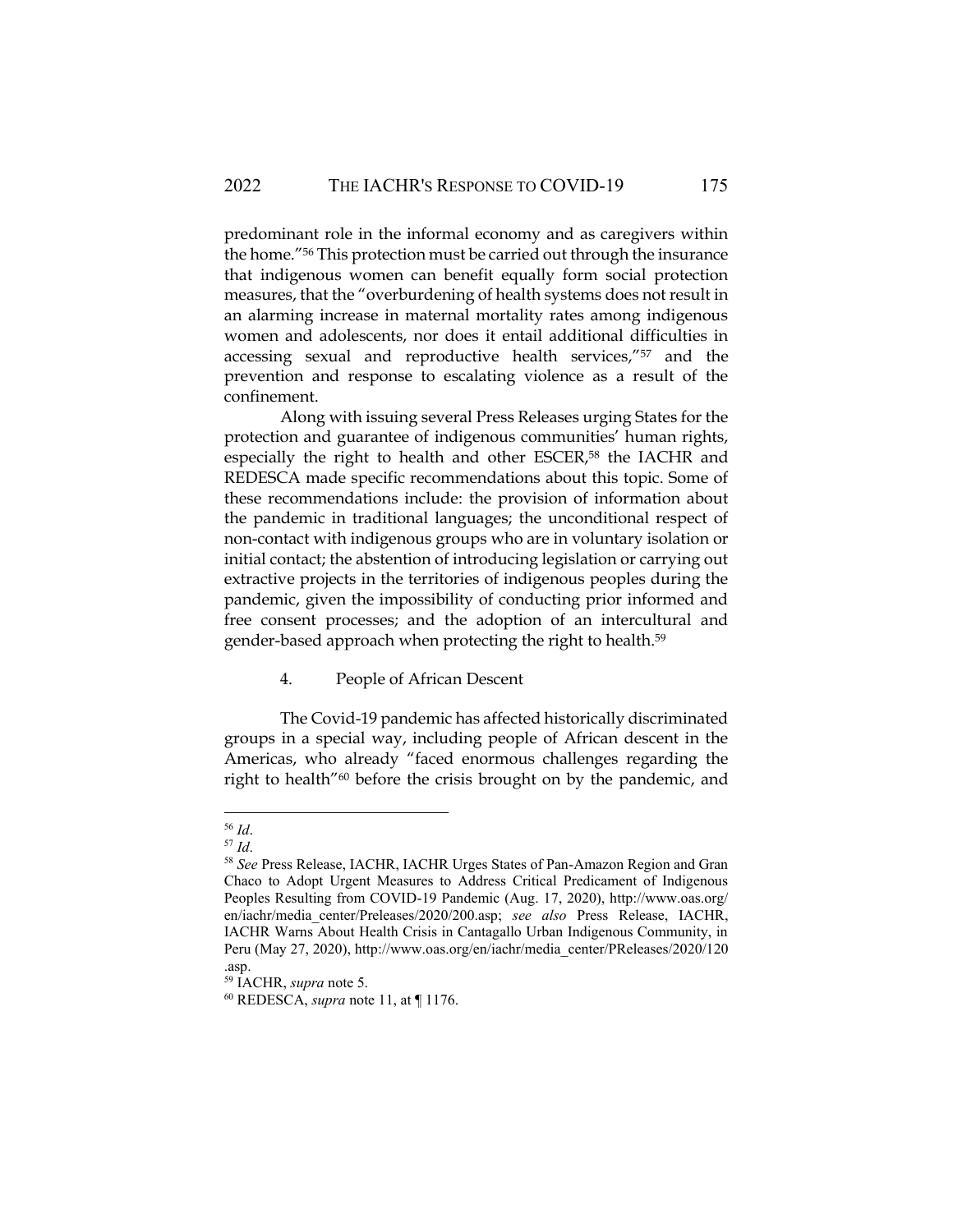"who currently see their access limited even more."<sup>61</sup> As an example of these circumstances, REDESCA has observed high numbers of deaths and infections among the Afro-descendant population in the region, almost doubling the rates compared to other ethnic-racial groups.<sup>62</sup>

Before we delve further into the impact of the pandemic on this group and the recommendations issued, the context of historical and structural discrimination and poverty within the Afro-descendant population in America must be emphasized. The Commission and REDESCA have observed with concern that areas with a high concentration of Afro-descendant people in the region, "coincide with areas of marginalization and poverty, housing deficits, and greater exposure to crime and violence."<sup>63</sup>

According to statistics by the World Bank and the ECLAC, "people of African descent report low percentages in economic assets and formal jobs, a situation that tends to expose them to situations of poverty in the Americas. Both women and Afro-descendant rural workers are the populations that register the highest unemployment and job insecurity figures compared to the general population."<sup>64</sup> Moreover, the IACHR has recalled that "historical racial segregation exposes the Afro-descendant population and tribal communities to various gaps in opportunities for their own development, as well as permanent obstacles to the progressiveness of their [ESCER]."<sup>65</sup>

These circumstances have to be taken into account imperatively when analyzing the effects of the Covid-19 pandemic on people of African descent in the region, and the statements issued by the IACHR and REDESCA have effectively done so. Thus, the Commission and the Office of the Special Rapporteur have recalled "the need for emergency health policies and comprehensive protection that guarantee access to health services for all people and that are

<sup>61</sup> *Id.*

<sup>62</sup> *Id.*

<sup>63</sup> *Id.* ¶ 1181.

<sup>64</sup> *Id.*

<sup>&</sup>lt;sup>65</sup> Press Release, IACHR & REDESCA, IACHR and its Special Rapporteurship on ESCER calls on the States to guarantee the rights of Afro-descendant Persons and prevent racial discrimination in the context of the COVID-19 pandemic (Apr. 28, 2020), http://www.oas.org/en/iachr/media\_center/PReleases/2020/092.asp.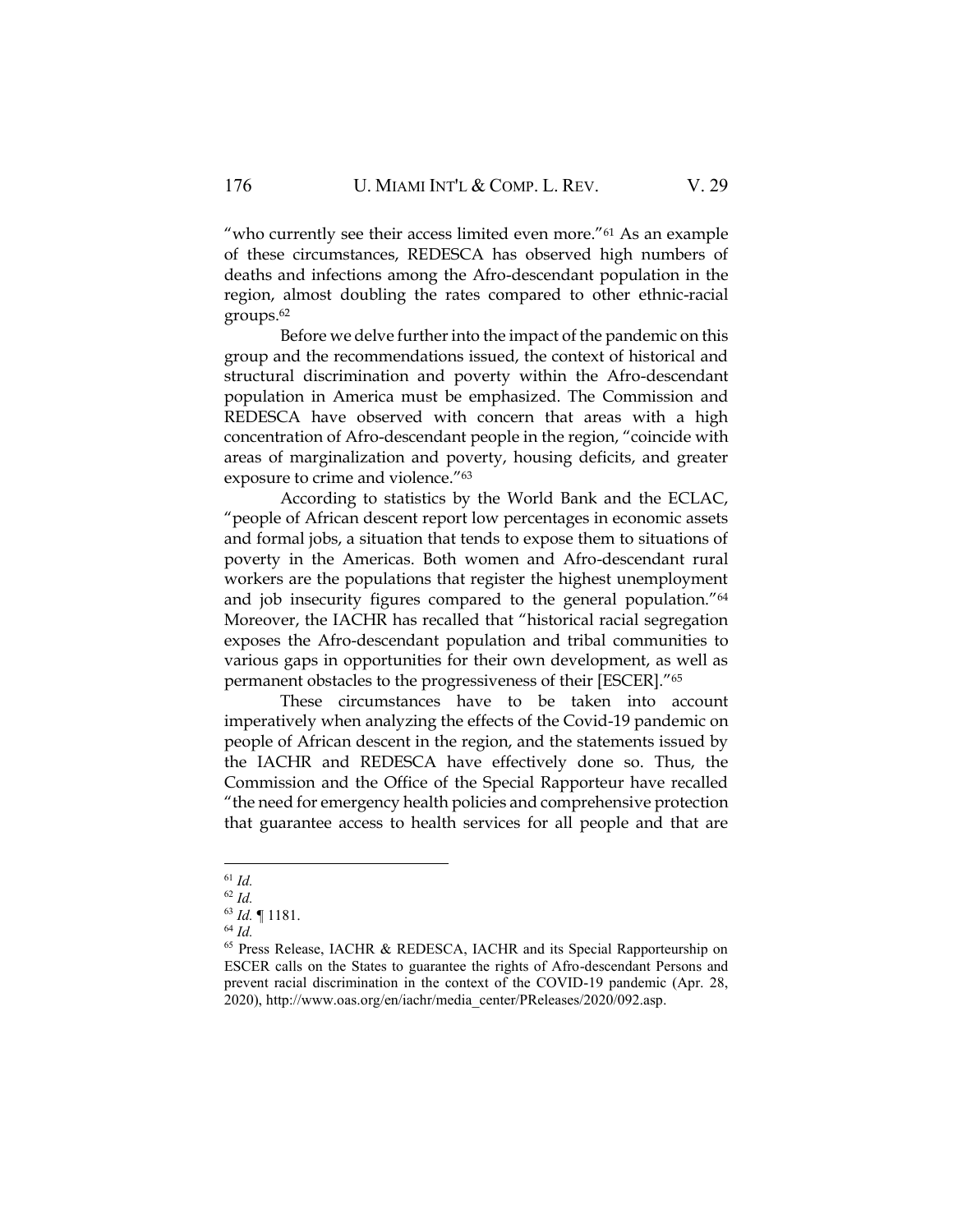sensitive to the differing needs of individuals, in order not to aggravate situations of structural discrimination, such as ethnic-racial origin."<sup>66</sup>

They have also highlighted that "the measures of containment and compulsory social isolation can represent a differentiated impact on the economic life of Afro-descendant people, who would have more difficulties in accessing public health services,"<sup>67</sup> as well as "the negative impact that may result from the increase in terminations of employment and the decrease in economic income per capita due to the institutional strategies adopted in the context of the pandemic, which could exacerbate and disproportionately impact the population groups in conditions of poverty and extreme poverty, such as homeless people or living in informal settlements."<sup>68</sup>

Considering all of this, among the recommendations issued by the Commission on Resolution 1/2020 are the prevention of excessive use of force based on ethnic or racial origin and racial profiling during states of emergency or curfews; the implementation of economic support measures, and further social assistance programs for people of African descent and tribal communities that live in poverty or in other vulnerable situations in the context of the pandemic; the insurance that records of people who are infected, hospitalized or who died during the pandemic include disaggregated data concerning ethnic or racial origin, gender, age and disability; and that Afrodescendants have timely access to public health services that use and intercultural approach in ensuring they receive clear and inclusive information.<sup>69</sup>

Moreover, in the statement referred to previously, the IACHR and REDESCA have also urged states to include Afro-descendants "in all spaces and levels of decision-making on action plans, public policies and projects that are executed in the context of the Covid-19 pandemic. Likewise, to promote permanent communication channels with Afro-descendant civil society organizations to ensure their participation in the different stages of design, implementation, monitoring and evaluation of these plans."<sup>70</sup> The Offices have also

<sup>66</sup> *Id.*

<sup>67</sup> *Id.*

<sup>68</sup> *Id.*

<sup>69</sup> IACHR, *supra* note 5, at ¶ 72–75.

<sup>70</sup> IACHR & REDESCA, *supra* note 66.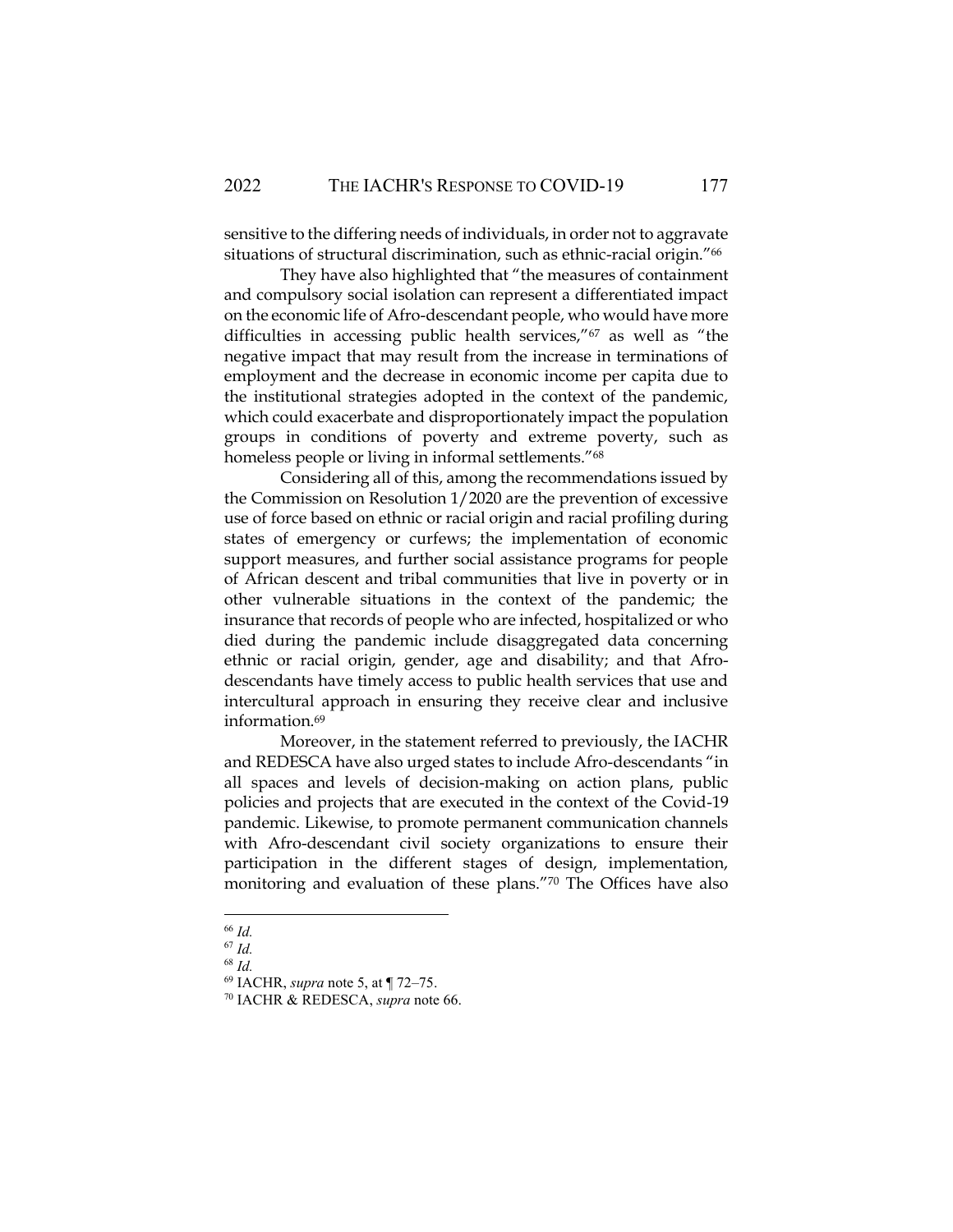recommended that States "guarantee the fair exercise of the right to free, prior and informed consent and consultation for Afro-descendant tribal communities during the duration of the Covid-19 pandemic [and] establish universal basic income measures and temporary shelters for Afro-descendant persons and tribal communities in conditions of poverty and extreme poverty, especially people in the street situation, living on informal settlements and the rural communities, in the context of the Covid-19 pandemic."<sup>71</sup>

#### 5. People Living in Poverty

According to data gathered by REDESCA, the Covid-19 pandemic would have caused an increase in poverty levels in the region, with 22 million new people in a situation of poverty, which equates to 33.7% of the population, and 12.5% of the population in a state of extreme poverty.<sup>72</sup> In view of this context, REDESCA has expressed its concern for "the serious specific impacts that it is generating in the Americas, and which pose an additional obstacle for a region with high rates of poverty and inequality, which will affect the guarantee of the ESCER."<sup>73</sup> As a consequence of this structural situation of poverty and extreme poverty, "the right to health in the context of the current pandemic is seriously at risk in its four components [:] availability, accessibility, acceptability and quality, … also due to the structural weakness of health systems that, at present, constitute the first line of defense against the virus."<sup>74</sup>

In attention to the indivisibility of human rights, in its Annual Report for 2020, REDESCA highlighted the special impact of Covid-19 and the confinement measures imposed in an attempt to avoid its spread, improve the mental health of people living in situations of

<sup>71</sup> *Id.*

<sup>72</sup> ECLAC, *Pandemic Prompts Rise in Poverty to Levels Unprecedented in Recent Decades and Sharply Affects Inequality and Employment*, ECON. COMM'N FOR AM. & CARIBBEAN (Mar. 4, 2021), https://www.cepal.org/en/pressreleases/pandemic-promp ts-rise-poverty-levels-unprecedented-recent-decades-and-sharply-affects.

<sup>&</sup>lt;sup>73</sup> SOLEDAD GARCÍA MUÑOZ, SPECIAL RAPPORTEUR FOR ECON., SOC., CULTURAL  $\&$ ENV'T RTS. FOURTH ANNUAL REPORT OF THE SPECIAL RAPPORTEURSHIP ON ECONOMIC, SOCIAL, CULTURAL AND ENVIRONMENTAL RIGHTS (REDESCA) OF THE INTER-AMERICAN COMMISSION ON HUMAN RIGHTS (IACHR), 2020 ¶ 1165 (2021). <sup>74</sup> *Id.* ¶ 1166.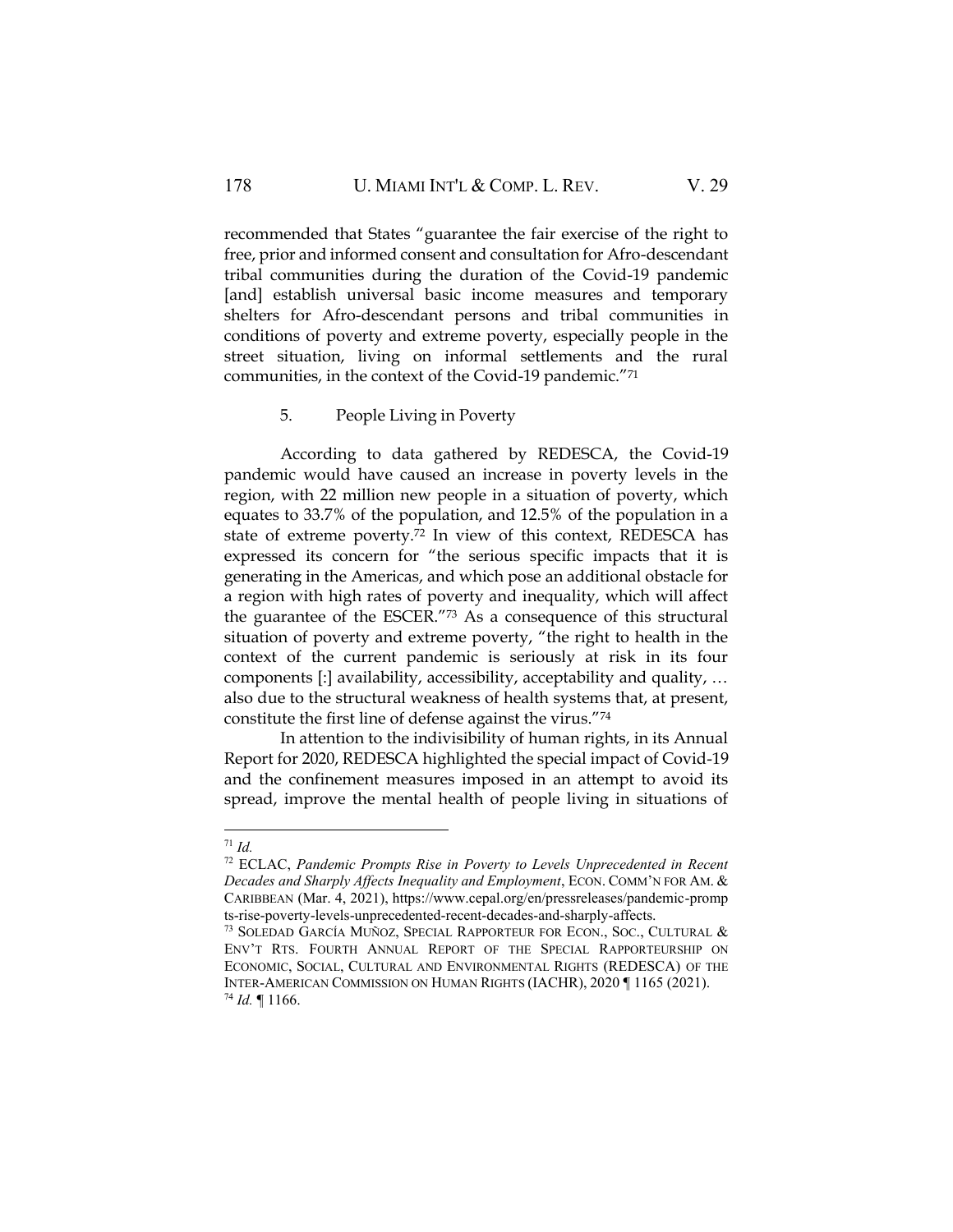poverty, especially on those who live in overcrowded conditions who have had a sharp drop of income, and who need to reconcile the schooling of their children while working and taking care of domestic chores. This last case has had a special impact on women.<sup>75</sup> The Office of the Special Rapporteur has "widely monitored the effects on these basic determinants and their effects on the guarantee of the right to health, which present important and urgent challenges that are affecting groups in situations of poverty and vulnerability."<sup>76</sup> The IACHR has also pointed out that the saturation of the region's health systems due to the magnitude of the Covid-19 pandemic particularly concerns those living in poverty and without coverage in case they need medical care or hospitalization.<sup>77</sup>

The IACHR, along with REDESCA, has expressed deep concern over "the severe negative impacts suffered by people in this situation in the process of attaining minimum levels of protection for their human rights, especially their economic, social, cultural, and environmental rights,"<sup>78</sup> as well as their regret "over the increasingly drastic conditions that these groups are currently being forced to endure to reach minimum levels of subsistence and stressed that this critical situation will become exponentially worse if states do not immediately implement clear policies and decisions to guarantee ESCER."<sup>79</sup>

Additionally, the Commission and the Office of the Special Rapporteur have noted that the spread of Covid-19 in the region "has not only caused a serious health emergency in which thousands of people have lost their lives and more than a million have suffered health problems, it has also triggered extreme economic and social consequences, the most noteworthy of which are the negative impacts it is having on access to decent employment, the reduction of inequality, and the fight against poverty and hunger."<sup>80</sup> To both

<sup>79</sup> *Id.*

<sup>80</sup> *Id.*

<sup>75</sup> *Id.* ¶ 1166.

<sup>76</sup> *Id.* ¶ 1170.

<sup>77</sup> IACHR, *supra* note 5, at 4.

<sup>78</sup> Press Release, OAS, IACHR and OSRESCER Urge States to Provide Effective Protection for People Living in Poverty and Extreme Poverty in the Americas during the COVID-19 Pandemic (June 2, 2020), [http://www.oas.org/en/iachr/media\\_center/](about:blank) [PReleases/2020/124.asp.](about:blank)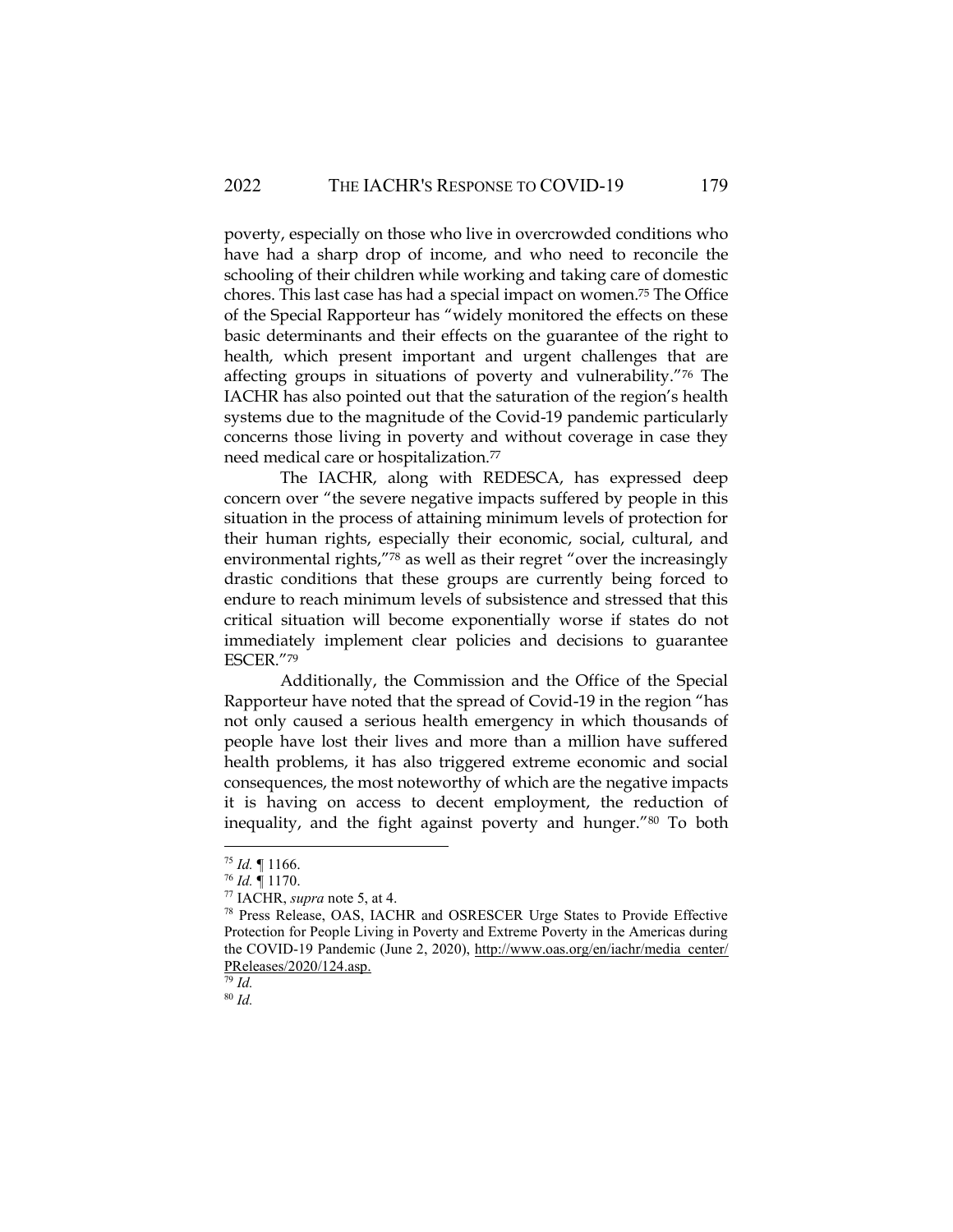Offices, these consequences are having a disproportionate impact on the most vulnerable social groups, like "migrants, female workers with precarious jobs, the homeless and indigenous peoples, among others."<sup>81</sup>

The IACHR has also stressed that the Covid-19 pandemic has highlighted both the "existing asymmetries in access to health systems in the region, which are having a particularly marked impact on the poor" and the extreme difficulties faced by them, "particularly those who are living on the street or who do not have access to accommodation of sufficiently high quality to enable them to exercise and enjoy their rights to housing, a healthy environment, drinking water, and sanitation."<sup>82</sup>

Considering these worrying circumstances, the Commission and REDESCA have insisted that States ensure that public policies are urgently implemented with the specific aim of protecting ESCER of people living in poverty, extreme poverty, and those who are at risk of joining this group; include human rights impact assessments in their economic decisions and fiscal policies, making sure that they focus on securing the required financing in order to protect the ESCER of people living in poverty; implement urgent, concrete and transparent measures to comply with their obligation to cooperate in the safeguard of human rights; increase their efforts to protect the rights to work, food, and drinking water and strategies to access adequate social protection, including the possibility of a basic income, by prioritizing populations living in poverty and extreme poverty; among other recommendations.<sup>83</sup>

6. Older Persons and Persons with Disabilities

In regard to the rights of older persons and the impact caused by the Covid-19 pandemic that they have had to face, the IACHR has expressed its concern "regarding the vulnerability of the 76 million

<sup>81</sup> *Id.*

<sup>82</sup> *Id.*

<sup>83</sup> *Id.*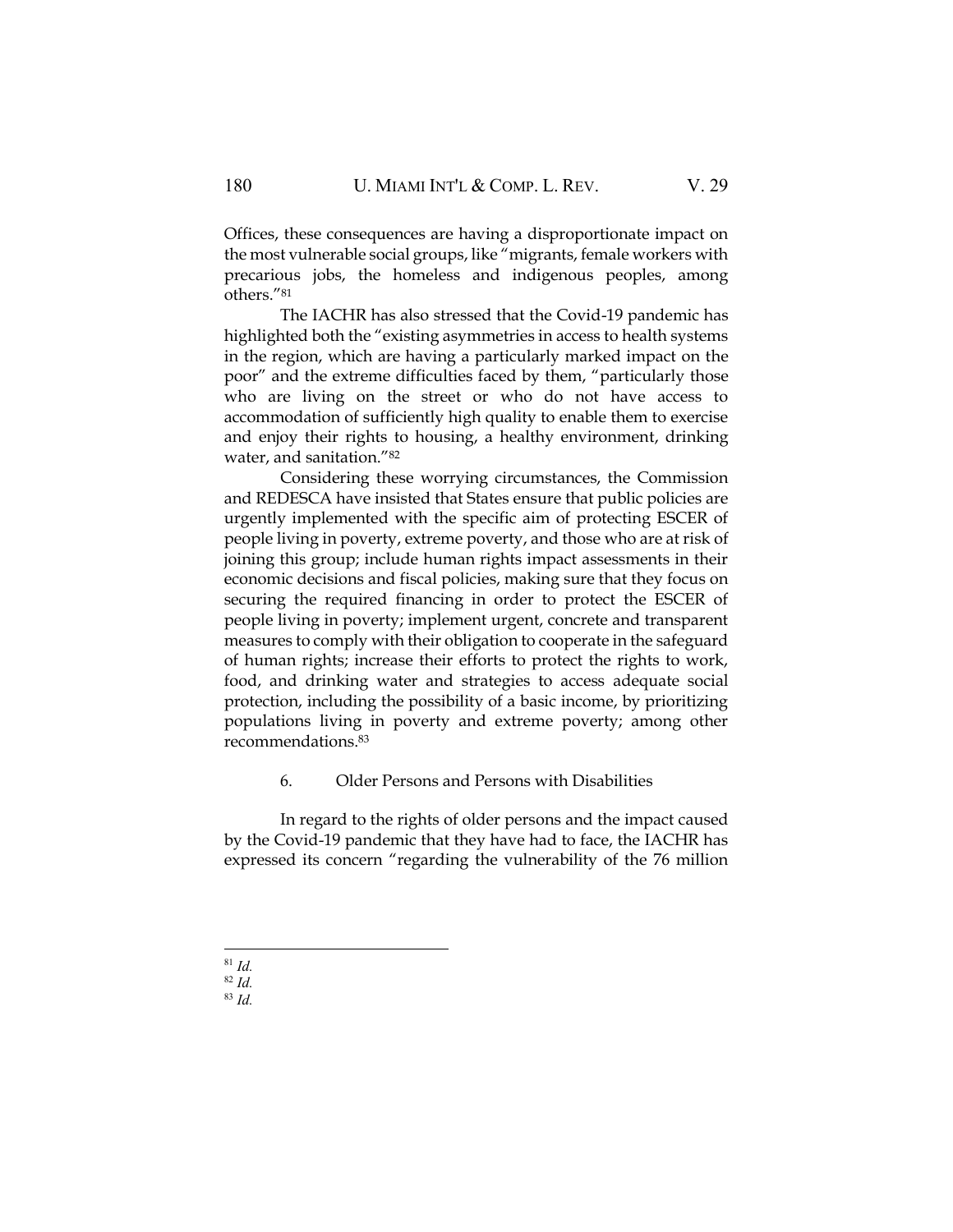older people living in the region,"<sup>84</sup> which has alarmingly increased as a result of de pandemic, given that older people are more susceptible of becoming infected.<sup>85</sup> Along this line, the Commission has come to know about the high rates of infection, hospital admissions, and deaths of older people recorded since the beginning of the pandemic in the region, which is why it has urged States to "guarantee the right to physical and mental health and adopt the necessary measures to prevent contagion in all areas, particularly in long-term residences, hospitals, and places where people are deprived of their freedom. To this end, they should also prioritize Covid-19 testing for older people."<sup>86</sup>

Another important concern of the IACHR regarding older people was their exposure to a greater degree of discrimination and stigmatization within health services, in view of the shortage of medical supplies and the constant worsening of the crisis;<sup>87</sup> this has led the Office to remind States that they must "guarantee their right to life, health, and personal integrity in order to avoid any form of discrimination on the base of age or ageism,"<sup>88</sup> as well as their obligation to guarantee the right of the elderly that have contracted Covid-19 "to give prior, full, free, and informed consent to the treatments and medications they are to receive."<sup>89</sup> Regarding the confinement measures adopted by some states to contain the spread of the virus, the Commission has stressed that "special attention should be given to older people with disabilities, chronic illnesses, and those who require medication and regular care or palliative care, which should be provided in a timely and appropriate manner,"<sup>90</sup> during isolation.

In connection with the differentiated economic impact of the pandemic on older people, the IACHR has urged States to mitigate it, by adopting special measures that facilitate access to their pensions,

<sup>85</sup> *Id.*

<sup>90</sup> *Id.*

<sup>84</sup> *IACHR Urges States to Guarantee the Rights of Older People During the COVID-19 Pandemic*, ORG. OF AM. STATES: IACHR MEDIA CTR. (Apr. 23, 2020), https:// www.oas.org/en/iachr/media\_center/PReleases/2020/088.asp.

<sup>86</sup> *Id.*

<sup>87</sup> *Id.*

<sup>88</sup> *Id.*

<sup>89</sup> *Id.*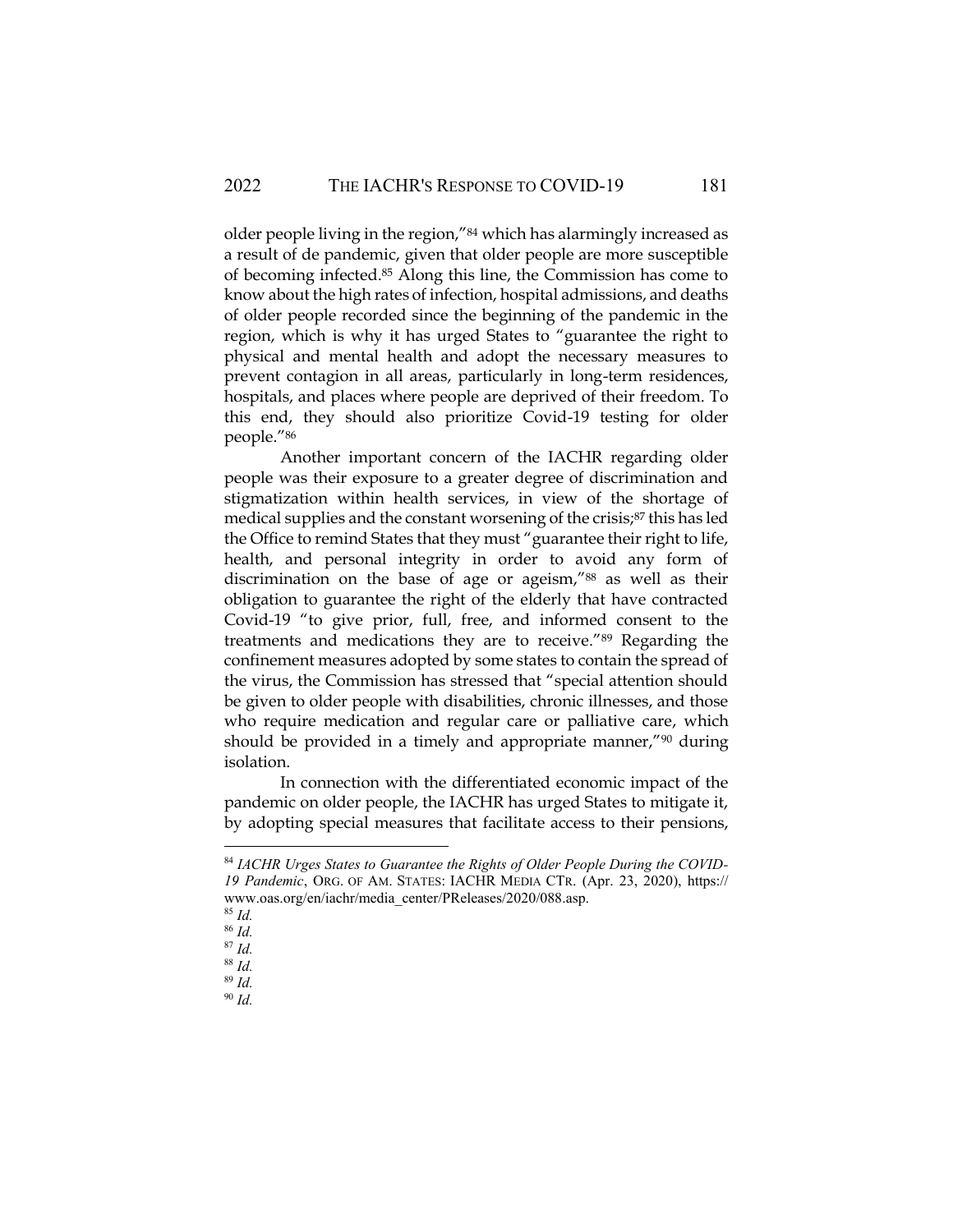being this their main source of income, "including the possibility of advancing these or facilitating electronic access to them."<sup>91</sup> These plans would have to be "accompanied by secure payment strategies that protect individuals by avoiding overcrowding and contagion, with special hours of service or preferential treatment at payment points, assisted by police personnel trained in the proper treatment of older people and promoted through accessible communication campaigns."<sup>92</sup>

Some of the recommendations issued in Resolution 1/2020 include the prioritization of the inclusion of the elderly in programs to address the pandemic, "particularly access to Covid-19 testing, timely treatment, access to medication and necessary palliative care;"<sup>93</sup> the adoption of measures necessary "to prevent contagion of Covid-19 among older people in general and particularly among those in longstay care homes, hospitals or prisons;"<sup>94</sup> the reinforcement of measures to monitor violence against older people in the context of the pandemic; and the consideration that must be given to the needs of the elderly when implementing contingency measures, like their necessity to connect with their families; among others.<sup>95</sup>

On the other hand, the IACHR has also received information "on the disproportionate risks faced by people with disabilities during the Covid-19 pandemic. Specifically, those who have been institutionalized are more likely to catch Covid-19, in addition to risks that they already face such as torture and other cruel, inhuman, and degrading treatment, including medication and forced sterilization."<sup>96</sup> The Commission has noted that the pandemic has caused an intensification of the discrimination faced historically by disabled people in the full exercise of their rights; this circumstance requires States to "adopt the necessary measures to protect these people's life

<sup>91</sup> *Id.*

<sup>92</sup> *Id.*

<sup>93</sup> IACHR, Res. 1/2020, Pandemic and Human Rights in the Americas, ¶ 40 (Apr. 10, 2020).

<sup>94</sup> *Id.* at ¶ 41.

<sup>95</sup> *Id.* at ¶¶ 42–44.

<sup>96</sup> Press Release, IACHR, *The IACHR Calls on States to Adopt Measures to Guarantee People with Disabilities Full Legal Capacity from a Human Rights Approach* (Dec. 3, 2020), http://www.oas.org/en/iachr/media\_center/PReleases/2020/289.asp.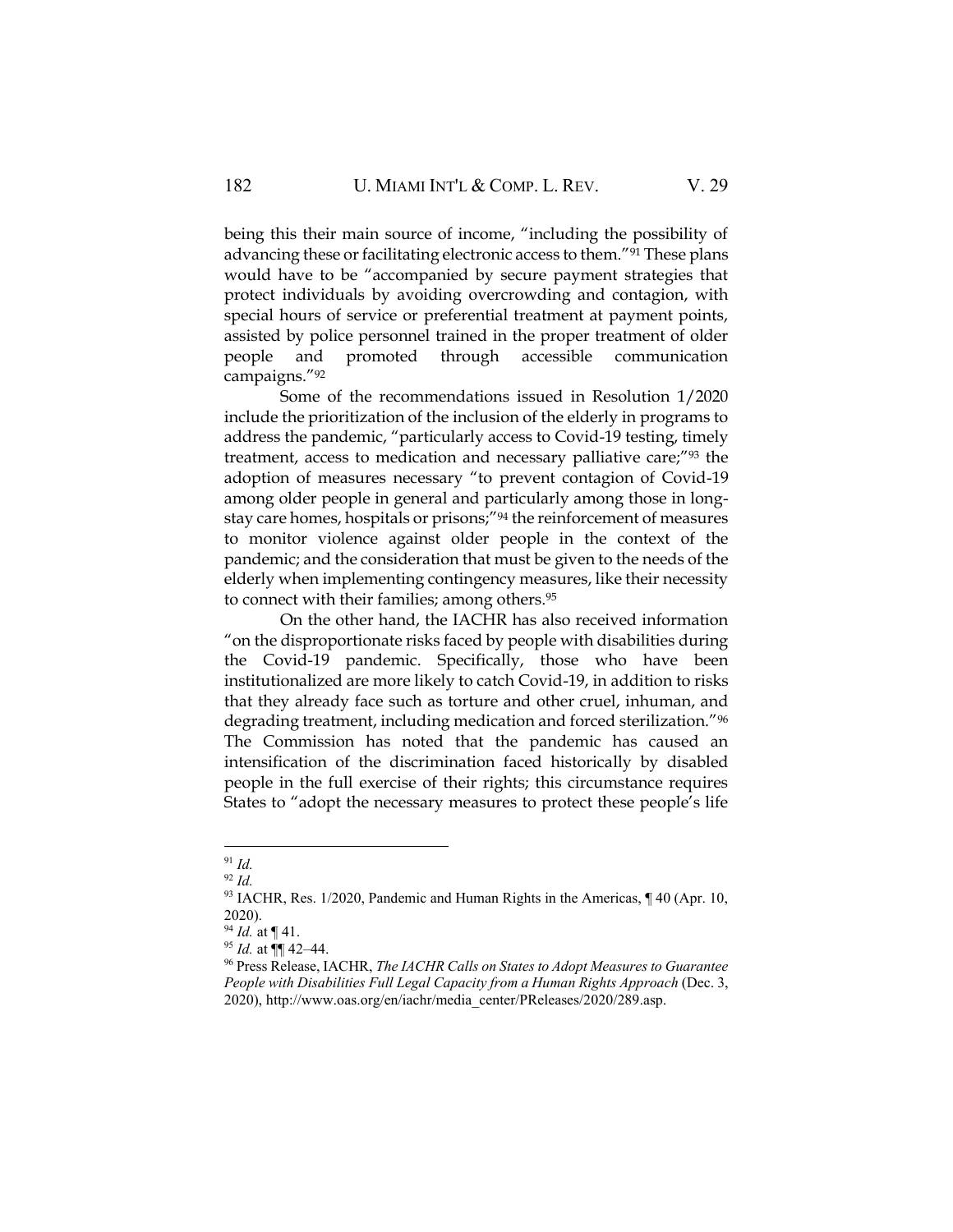and integrity and guarantee them access to their rights on an equal basis with all other people."<sup>97</sup>

Considering this pre-existing situation of vulnerability and discrimination, which causes poorer health and greater difficulty in accessing appropriate care to meet the specific needs of disabled persons, the IACHR urges States to adopt the physical configuration and capacity to healthcare facilities and services, as well as the development of care protocols "to ensure that people with disabilities have a timely, appropriate, nondiscriminatory access to healthcare,"98 also paying special attention to the mental health of persons with psychosocial disabilities<sup>99</sup>. It has also been emphasized that "people with disabilities who are deprived of their liberty—be it in prisons, psychiatric hospitals, or other social assistance institutions- are particularly at risk of catching Covid-19."<sup>100</sup>

The Commission has learned that often, these centers of the deprivation of liberty "generally entail overcrowding, lack of adequate hygiene, negligent medical care, and substandard nutrition," which has led the organization to exhort States to ensure that conditions at these detention facilities prevent the transmission and spread of Covid-19, "providing adequate care to treat any infections that do occur."<sup>101</sup>

#### 7. Persons Deprived of Liberty

Finally, the Commission has expressed its concern "at the alarming conditions of incarceration in the region, which includes precarious health and hygiene conditions and extreme levels of overcrowding, that in some countries the overcrowding rate is greater than 300 percent."<sup>102</sup> This situation puts people deprived of their

<sup>97</sup> Press Release, IACHR, *The IACHR Calls on States to Provide Comprehensive Protection for the Lives of People with Disabilities During the COVID-19 Pandemic* (Apr. 8, 2020), http://www.oas.org/en/iachr/media\_center/PReleases/2020/071.asp. <sup>98</sup> *Id*.

<sup>99</sup> *Id*.

<sup>100</sup> *Id*.

<sup>101</sup> *Id*.

<sup>102</sup> Press Release, IACHR, *The IACHR Urges States to Guarantee the Health and Integrity of Persons Deprived of Liberty and Their Families in the Face of the COVID-*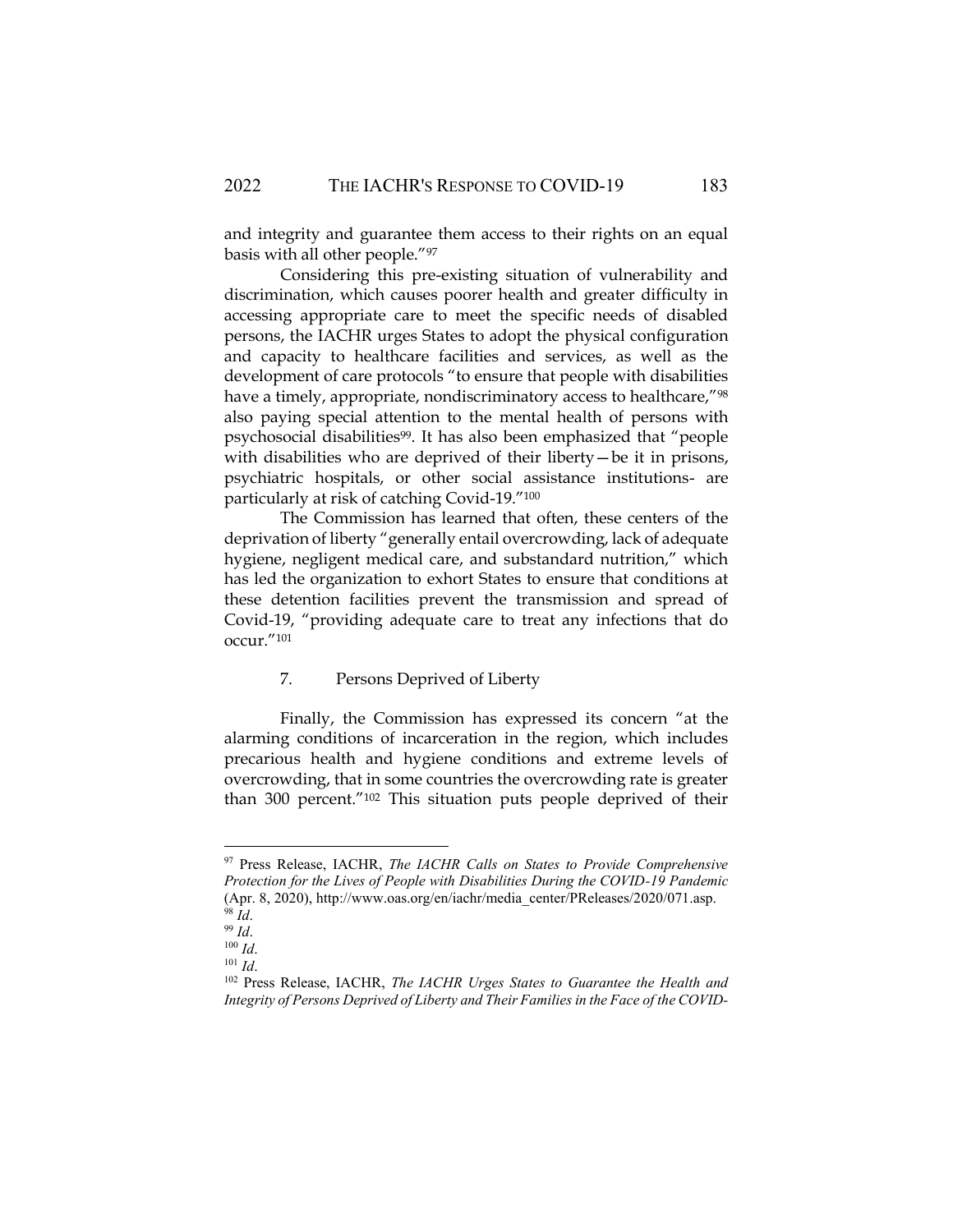liberty at a greater risk of contagion of Covid-19, especially for "those who make up vulnerable groups, such as the elderly, people living with diabetes, immunosuppressed patients, cancer patients, with autoimmune diseases, cardiac illnesses, and insufficiency kidney functions, among others."<sup>103</sup>

In this context, the Commission has reminded States that every person deprived of liberty under their jurisdictions, has the right to receive a humane treatment and respect for their inherent dignity and fundamental rights.<sup>104</sup> As it is the States who hold the special position of guarantor of these rights, they have an obligation to "carry out concrete and immediate actions to respect and promote the rights to life and security for those deprived of their liberty,"<sup>105</sup> particularly in the context of the Covid-19 pandemic. The IACHR has also urged States to face the situation of persons deprived of liberty in the region, by adopting urgent measures that guarantee the health and integrity of this group and their families. It has also stressed the need to "ensure adequate conditions of detention in centers of deprivation of liberty;"<sup>106</sup> an essential action in order to achieve this is the reduction of overcrowding in detention centers, as a measure to contain the spread of Covid-19.

In regard to the containment measures implemented at the centers of deprivation of liberty, the IACHR reminds States that the reasons for imposing such measures, restrictive by nature, have to be defined and reported, as well as their duration and the term for their revision. These preventive actions need to be applied in such a way that transparency and non-discrimination are ensured, making sure that "detainees have equal access to protection and mitigation measures, with special attention to the needs of people in vulnerable situations."<sup>107</sup> The implementation of these measures "must be carried out diligently and adequately to prevent people in isolation from

*<sup>19</sup> Pandemic* (Mar. 31, 2020), http://www.oas.org/en/iachr/media\_center/PReleases/ 2020/066.asp.

<sup>103</sup> *Id*.

<sup>104</sup> *Id*.

<sup>105</sup> *Id*.

<sup>106</sup> *Id*.

<sup>107</sup> *Id*.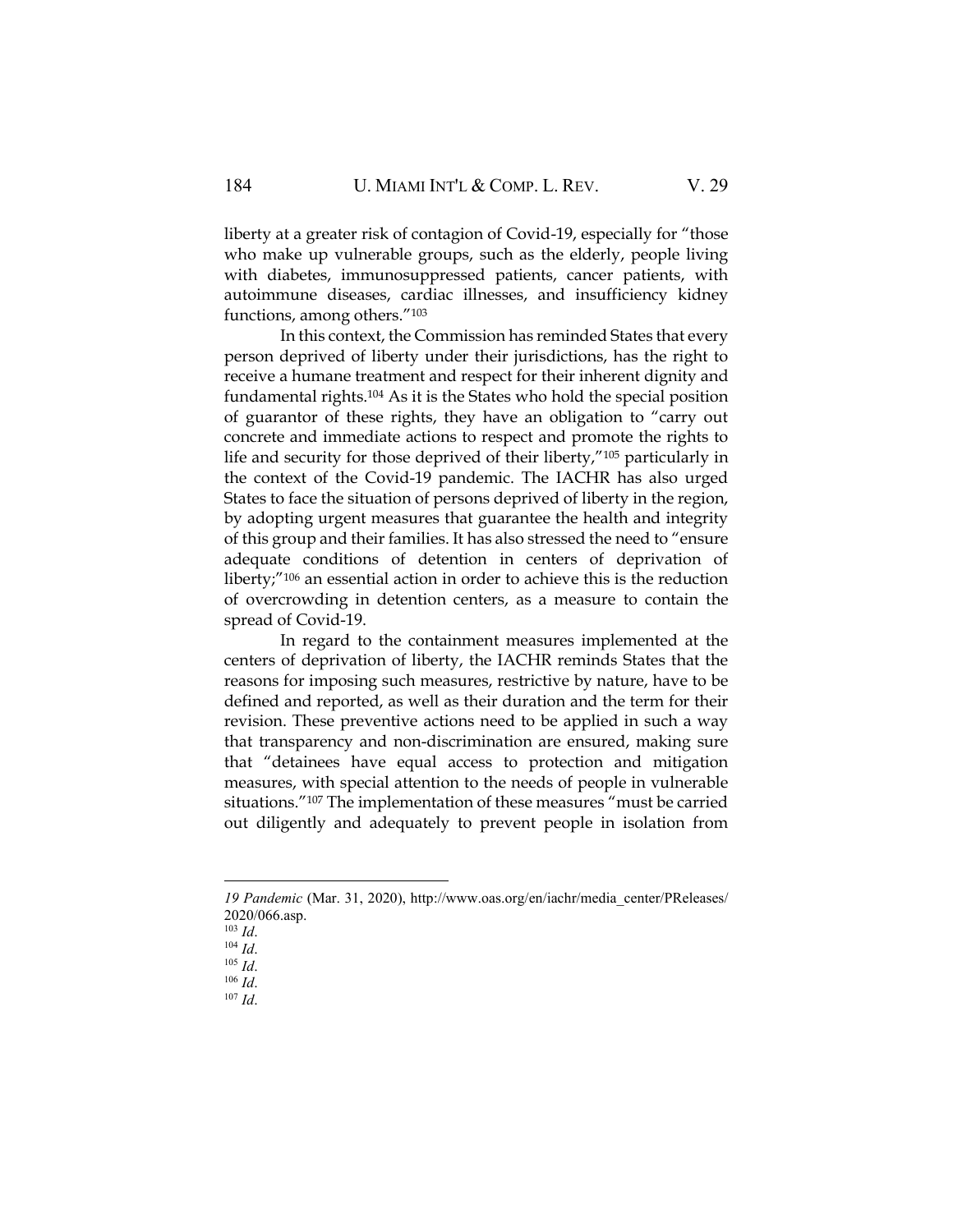suffering ill-treatment or any type of stigmatization, marginalization or violence."<sup>108</sup>

Furthermore, the Commission has emphasized the necessity for detention centers to adhere to basic hygiene standards and access to biosecurity supplies and equipment, both for detainees and staff, besides "systematic medical examinations to identify the potential risk of contagion and suspected cases and to have at least isolation capacity, as well as the necessary elements for its control and the necessary prevention material."<sup>109</sup>

Resolution 1/2020 has specifically recommended that States, in addressing the overcrowding context of prisons, reassess cases of preventive detention, "in order to identify those whose status may be converted to that of an alternative to incarceration, prioritizing people with greater health risks of possible Covid-19 contagion, chiefly older persons and women who are pregnant or lactating;"<sup>110</sup> adapt "the conditions of detention of people deprived of liberty, particularly concerning food, health, sanitation and quarantine measures to prevent Covid-19 contagion inside the prison,"<sup>111</sup> making sure that all prison units have medical care available; and finally, that they "establish protocols to ensure security and good order in prison units, in particular, to prevent acts of violence related to the pandemic,"<sup>112</sup> in concordance with inter-American standards in the matter.

#### III. CONCLUSIONS AND FUTURE STEPS

This article reviewed the response from the Inter-American Commission on Human Rights to the Covid-19 pandemic. From the beginning, the Commission has aimed for a timely and comprehensive response, coordinating all its mandates and mechanisms through a Unit created especially for this purpose: SACROI-COVID.

The response is comprehensive and considers all human rights in their indivisibility and interdependence, with a special focus on the

<sup>108</sup> *Id*.

<sup>109</sup> *Id*.

<sup>110</sup> IACHR, Res. 1/2020, Pandemic and Human Rights in the Americas, ¶ 45 (Apr. 10, 2020).

<sup>111</sup> *Id.* at ¶ 47.

 $112$  *Id.* at  $\overline{9}$  48.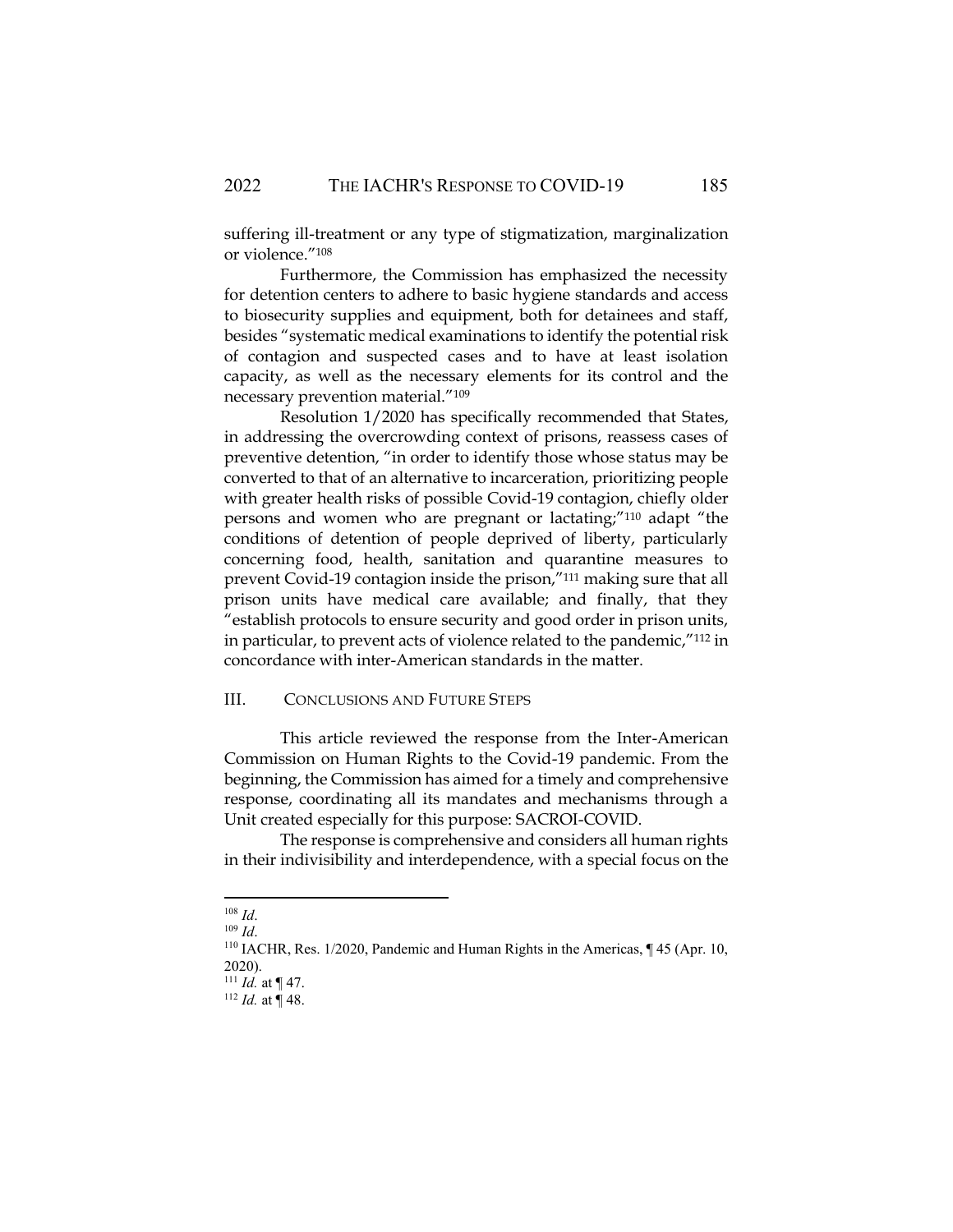effects on the right to health and economic, social, cultural, and environmental rights affected by the pandemic and the ensuing health crisis in the Americas. In this regard, the Commission has confirmed the importance of having created REDESCA in 2017 and has benefitted from the specialized leadership of its new mandate in the face of a pandemic that has generated an unprecedented economic, social and human rights crisis.

Likewise, the Commission's response has been characterized by its intersectionality, by focusing on the situations and rights of individuals and groups that are in situations of greater inequality or historical discrimination. This article shows how the Commission has been taking into special account the impact on the human rights of women, LGBTI people, indigenous people, people of African descent, people living in poverty, elderly people, people with disabilities and people deprived of liberty. Although we do not address it in this paper, the attention given by the IACHR to other groups especially affected by the pandemic, such as people in human mobility and human rights defenders, is also noteworthy.

The work of the Commission and its Special Rapporteurships is forever marked by the pandemic. This is manifested both in the monitoring mechanism, through which the human rights situation in all the countries of the region is monitored on a daily basis, in constant dialogue with the OAS member states, as well as with civil society, the academy and other relevant actors. The same occurs in relation to the case system, through which the IACHR performs jurisdictional functions as a gateway to the inter-American system of petitions on alleged human rights violations. The precautionary measures mechanism has also been impacted by the pandemic, with numerous requests that the IACHR receives in relation to, for example, people at special risk, such as persons deprived of liberty or indigenous peoples. Finally, the promotional and technical assistance works of the IACHR and REDESCA are strongly aimed at promoting the standards developed by SACROI-COVID and seeking their rapid implementation by the States.

One of the major concerns of the IACHR and REDESCA is centered today on the issue of vaccines against Covid-19, due to the inequality in access to them among the countries of the region. An inequality that is also manifested in the treatment that people with